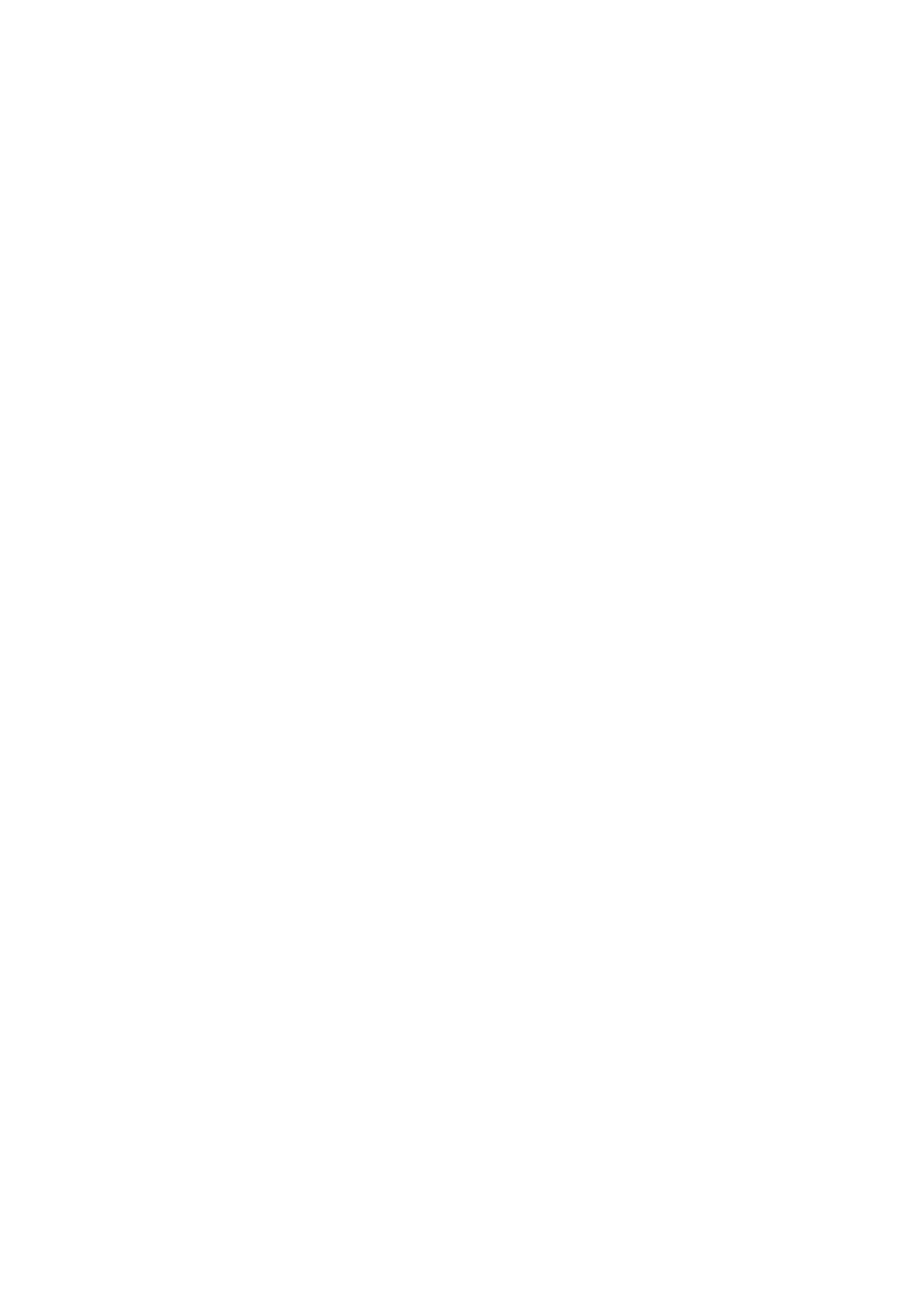Czech Technical University in Prague Faculty of Electrical Engineering Department of Telecommunication Engineering

**Ewa Jareš**

## **OPTIMISATION OF HANDOFF PROCESS IN WIRELESS NETWORK WITH USE OF FUZZY LOGIC**

Ph.D. Programme: Electrical Engineering and Information Technology Branch of study: Telecommunication Engineering

Doctoral thesis statement for obtaining the academic title of "Doctor", abbreviated to  $\overline{P}$ .Ph.D."

Prague, *August 2012*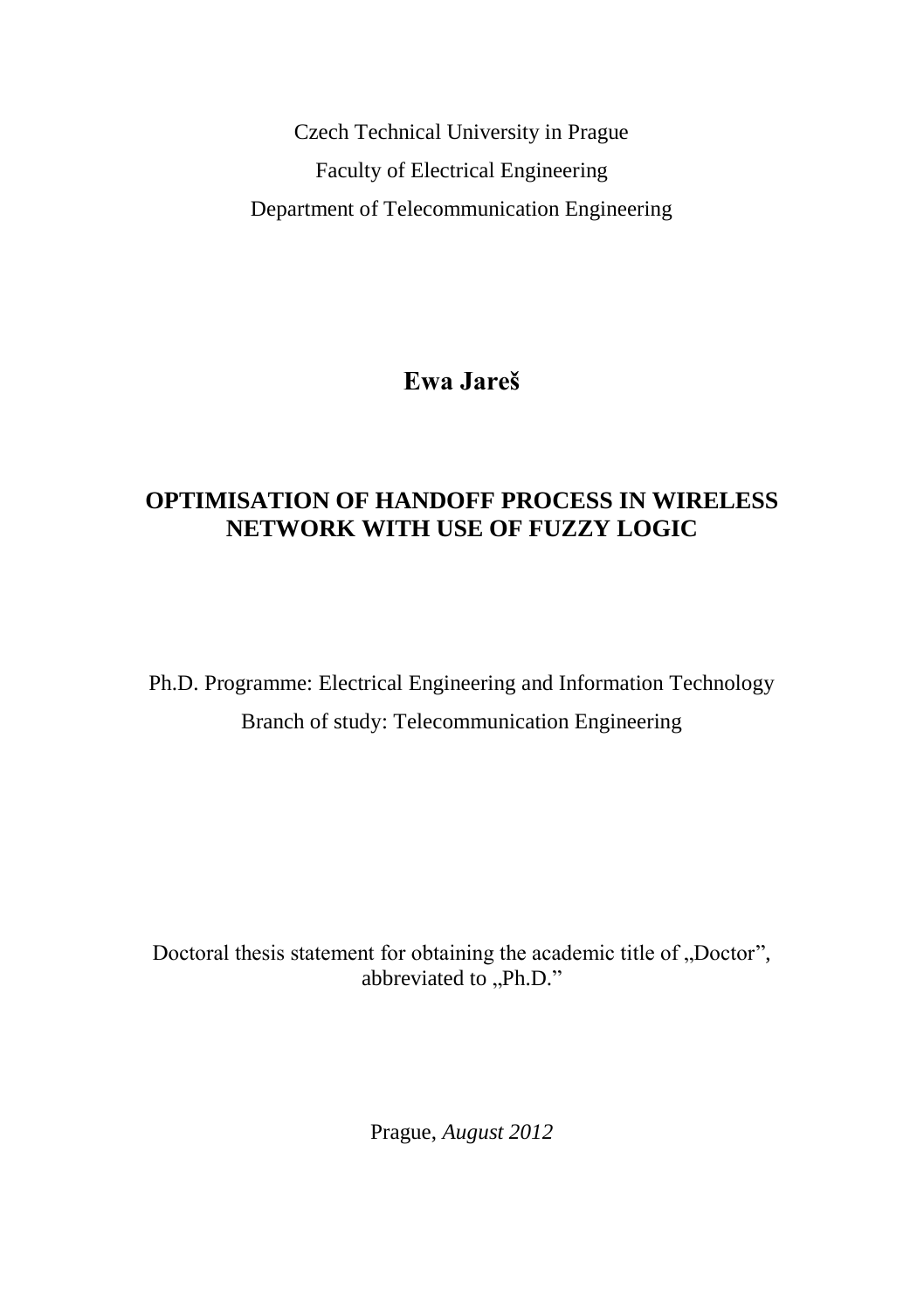The doctoral thesis was produced in full-time manner\*

Ph.D. study at the Department of Telecommunication Engineering of the Faculty of Electrical Engineering of the CTU in Prague.

Candidate: Ewa Jareš

 Department of Telecommunication Engineering, FEL, CTU in Prague, Technická 2, Praha 6, 166 27

Supervisor: doc. Ing. Jiří Chod, CSc.

 Department of Telecommunication Engineering, FEL, CTU in Prague, Technická 2, Praha 6, 166 27

Opponents: ......................................................................................................

......................................................................................................

The doctoral thesis statement was distributed on:

The defence of the doctoral thesis will be held on ................................ at

……… a.m./p.m. before the Board for the Defence of the Doctoral Thesis in

the branch of study Telecommunication Engineering in the meeting room No.

........ of the Faculty of Electrical Engineering of the CTU in Prague.

Those interested may get acquainted with the doctoral thesis concerned at the Dean Office of the Faculty of Electrical Engineering of the CTU in Prague, at the Department for Science and Research, Technická 2, Praha 6.

*doc. Ing. Jiří Sýkora, CSc.* Chairman of the Board for the Defence of the Doctoral Thesis in the branch of study Telecommunication Engineering Faculty of Electrical Engineering of CTU, Technická 2, Praha 6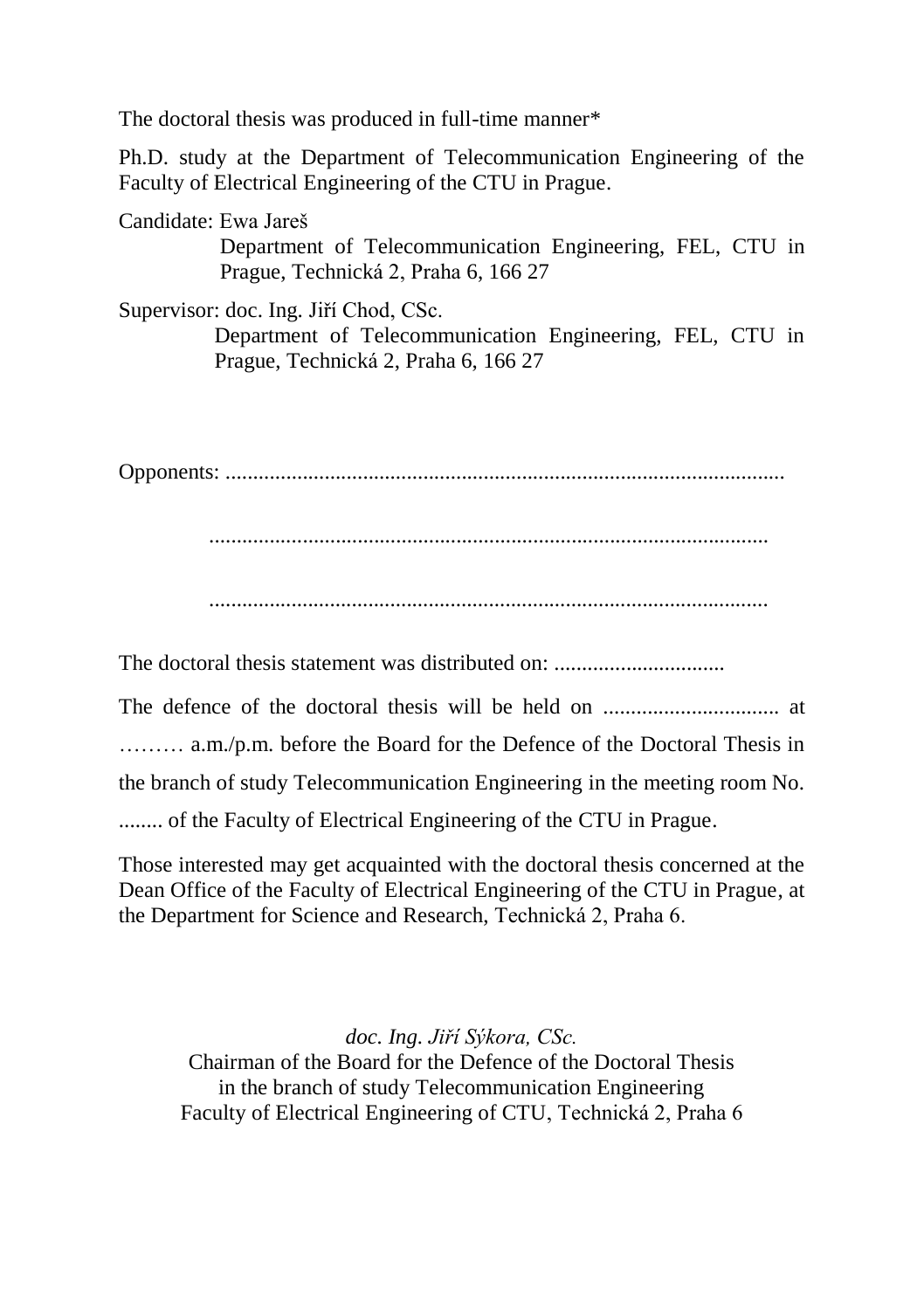### **1. CURRENT SITUATION OF THE STUDIED PROBLEM**

Mobility is the most important feature of a wireless cellular communication system. In addition to that, the number of portable devices that need access to the Internet is exponentially increasing. Usually, continuous service is achieved by supporting handover from one cell to another. Handover is the process of changing the channel (frequency, time slot, spreading code, or combination of them) associated with the current connection while a call is in progress. It is often initiated either by crossing a cell boundary or by deterioration in quality of the signal in the current channel. Handover is divided into two broad categories − hard and soft. They are also characterized by "break before make" and "make before break". In hard handover, current resources are released before new resources are used; in soft handover, both exist and new resources are used during the handover process [1]. In conventional handoff the mobile device monitors received signal power levels, and exchanges this data with base station (BS). Current BS assesses the data, makes decision about handoff execution and chooses target BS.

In today networks, to perform evaluation of handover a variety of initiation criteria, described in Chapter 1.3 of doctoral thesis, are taken into consideration. Based on mobile station (MS) movement from one BS  $(BS<sub>1</sub>)$ to a further one  $(BS_2)$ , it can be visualise in simplified way that the average signal strength of  $BS_1$  decreases while the distance between MS and  $BS_1$ increases. In the same way, the average signal strength of  $BS<sub>2</sub>$  increases as the MS is getting closer to  $BS<sub>2</sub>$  [2].

#### **Relative Signal Strength**

This method is based on relative signal strength measurements, meaning that the BS with the strongest signal is selected all times. It has been noticed that RSS can generate too many avoidable handovers, for example, when the signal of the current BS is still at acceptable level [3].

#### **Relative Signal Strength with Threshold**

This method specifies additional criterion, a threshold. The MS is measuring the signal strength, however the handover occurs only when the current signal decreases below the fixed threshold and the new signal is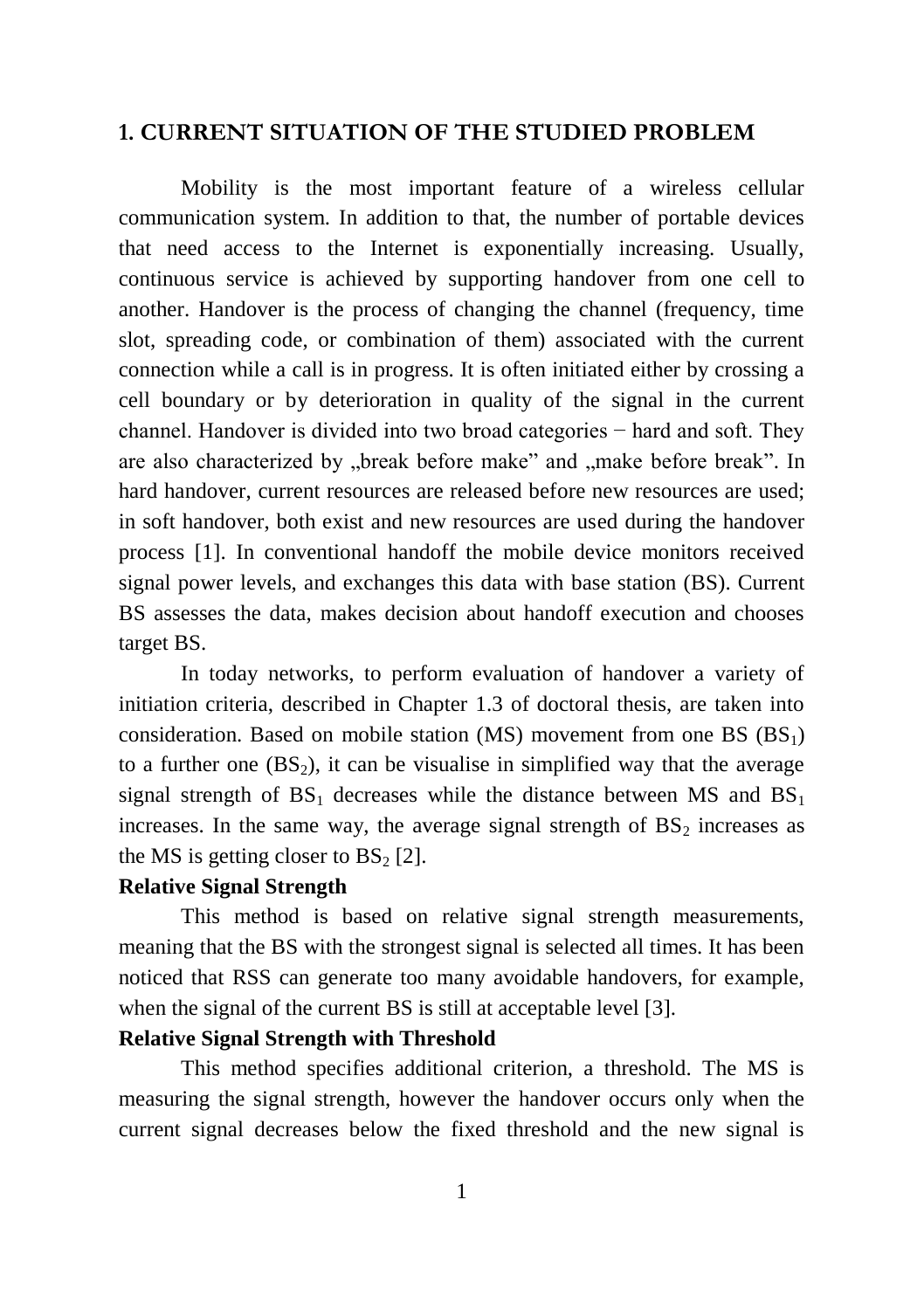stronger than the previous. The effect of the threshold depends on its relative value as compared to the signal strengths of the two BSs at the point at which they are equal. By using this idea a threat of overlapping cell coverage areas exists. That is why a threshold is not used alone in practice, due to its efficiency depends on prior knowledge of the crossover signal strength between the present and adjoining BSs [4].

#### **Relative Signal Strength with Hysteresis**

The main principle of this method is to allow triggering of handover mechanism only if the target BS signal is strong enough in comparison to the one being in use. The process of checking signal eligibility for handover is based on a hysteresis margin. The method benefits from the ping pong effect being completely eliminated [5].

#### **Relative Signal Strength with Hysteresis and Threshold**

As the subject indicates, this method takes into consideration both the hysteresis and the threshold. Consequently, the handover occurs under following conditions: if the current signal decreases below the threshold specified, and if the target BS emits signal stronger than the one defined by hysteresis margin h. The scheme benefits from the fact that the handover is not performed as long as the signal from the serving BS is sufficiently strong. Moreover, the ping-pong effect is eliminated as well [6].

#### **2. AIMS OF THE DOCTORAL THESIS**

- 1. An overview of the handover process stages and specifications of particular handover methods for present wireless networks.
- 2. Processing of fuzzy logic principles and review of navigation systems for precise handover process optimisation in wireless networks.
- 3. Derivation of new multi parameters mechanism for handover decisionmaking process.
- 4. Proposal of the real implementation of proposed handoff mechanism in wireless network.

### **3. WORKING METHODS**

As a working method principles of fuzzy logic were chosen. Fuzzy logic allows to lower complexity by allowing the use of imperfect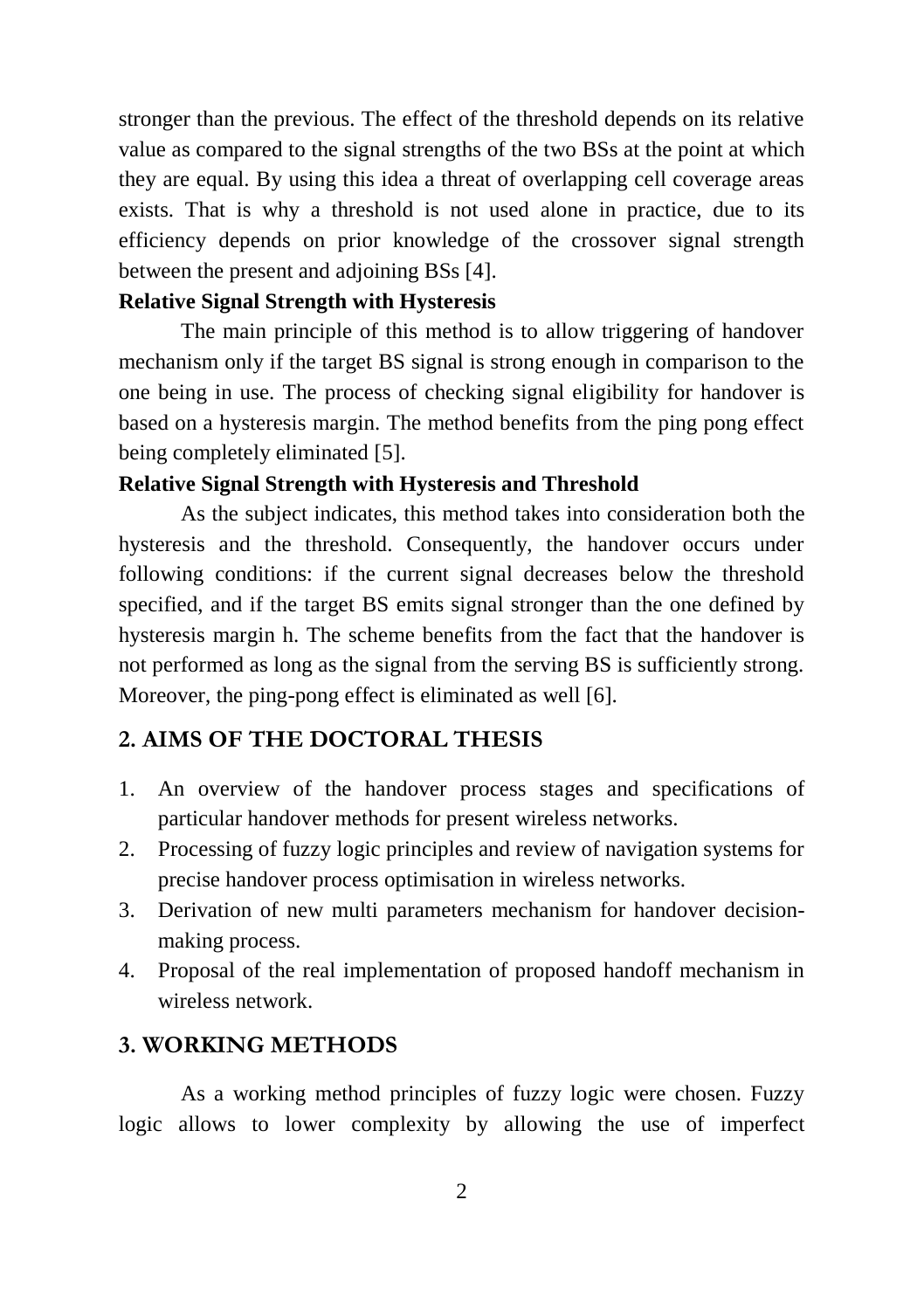information in sensible way. It can be implemented in hardware, software, or a combination of both. In other words, fuzzy logic approach to problems' control mimics how a person would make decisions, only much faster.

The first step of the fuzzy logic method is to transform the input numerical value to names of member function and values of memberships in the function. Input parameters are fuzzified with use of pre-defined input membership functions.

Second step is to create rule matrix that describes fuzzy sets and fuzzy operators in form of conditional statements: if *x* is *A* then *y* is *Z*. Handoff fuzzy decision will depend on a rule matrix created based on the known sensitivity of input values.

Third steps should cover inference mechanism that allows mapping given input to an output using fuzzy logic. It uses all pieces described above: membership functions, logical operations and if-then rules.

At the end defuzzification mechanism is applied to find one single crisp value that summarises the fuzzy set [7].

More comprehensive description of fuzzy logic can be found in Chapter 4.1 of doctoral thesis.

#### **4. RESULTS**

The main idea of presented handoff scheme is based on the fuzzy logic. The schemes consider not only distance from the target base station, but also the bandwidth usage (data transmission rate) and mobile station velocity. Here, fuzzy logic is used to reach a decision about the target BS to be chosen by handoff controller, such that the handoff is performed as fast as possible with reasonable quality of service levels. It will allow to anticipate or to delay the handoff taking real situation into account based on specified variables.

#### **Case of study**

Fuzzy logic processing described below is based on example cell environment (shown in [Figure 1\)](#page-7-0) consisting of 7 hexagon cells with 20 km radius. A base station is placed in the middle of each cell. The maximum velocity of MS is 50 m/s and available data rate amounts to 200 Mbps. By changing parameters maximum values, this model can be applied to almost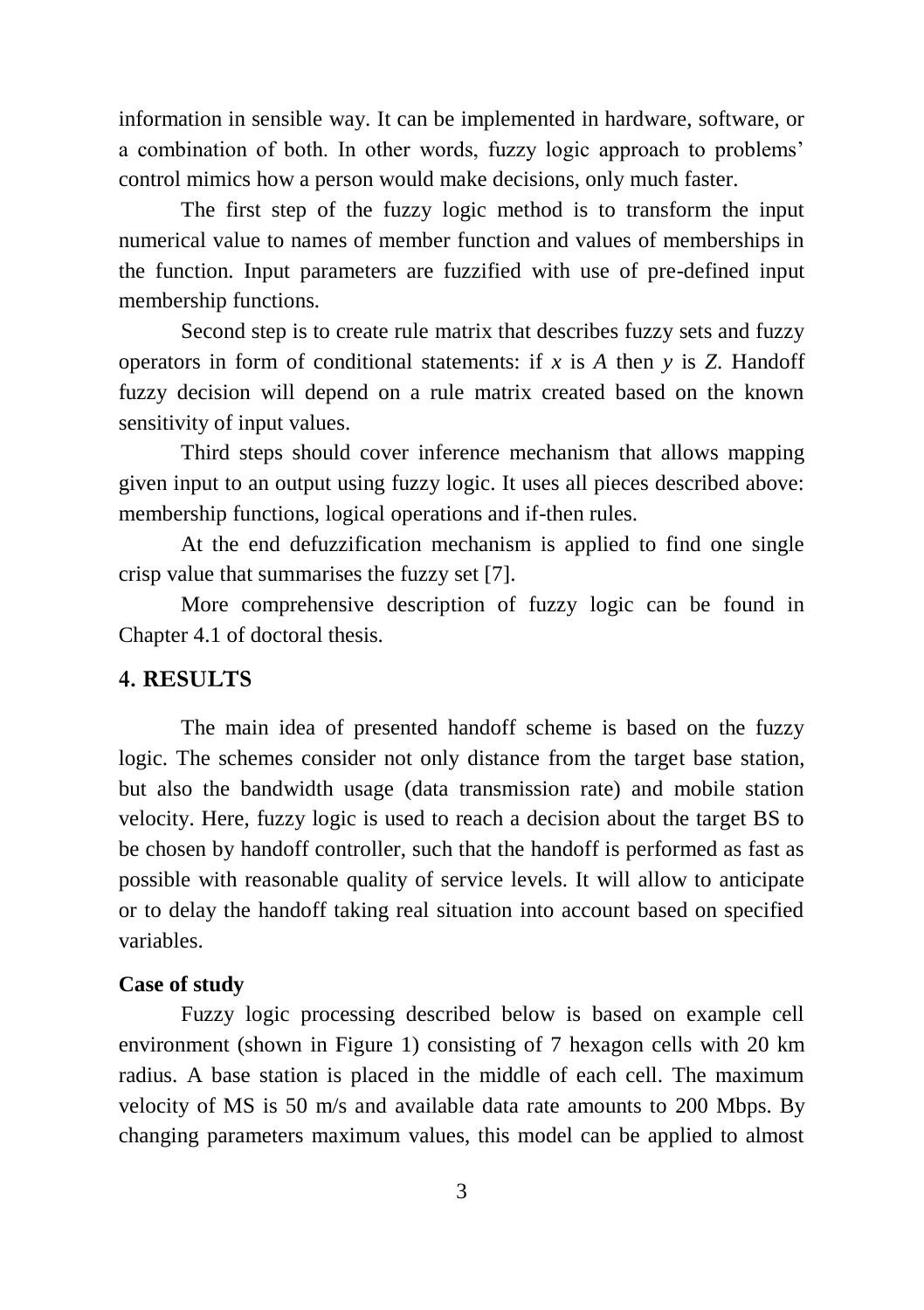all present wireless networks. Borders of each cell are overlapping to allow soft handover execution. MS is connected to  $BS<sub>1</sub>$  and monitors signal from  $BS_2$ ,  $BS_3$ ,  $BS_4$  and  $BS_5$ .



**Figure 1. Example environment**

<span id="page-7-0"></span>In [Table 1](#page-7-1) a specific situation is presented, where distance from each adjacent BS is known along with bandwidth occupancy in given cell. Each cell represents different network conditions – usage of bandwidth. Assumption is made that the mobile station moves with 40 m/s velocity. The  $BS<sub>7</sub>$  and  $BS<sub>6</sub>$  are not taken into consideration as the distance to MS is too big.

**Table 1. User position and network conditions**

<span id="page-7-1"></span>

|                 | BS <sub>2</sub> | BS <sub>3</sub> | BS <sub>4</sub> | BS <sub>5</sub> |
|-----------------|-----------------|-----------------|-----------------|-----------------|
| Distance        | 30 km           | 21 km           | 19 km           | $28 \text{ km}$ |
| Bandwidth usage | 120 Mbps        | $100$ Mbps      | 180 Mbps        | 80 Mbps         |

### **Handoff Rule Matrix**

Below [Table 2](#page-7-2) is an example of rules for possible input combination. All rules can be found in Chapter 5.4 of doctoral thesis. For example, if a MS is close to the target BS and the target BS has medium usage of bandwidth and it moves with high speed then the HFO is YES.

<span id="page-7-2"></span>

| Rule No. | <b>Distance</b> | <b>MS Velocity</b> | <b>Used bandwidth</b> | <b>HFO</b> output |
|----------|-----------------|--------------------|-----------------------|-------------------|
|          | Close           | High               | Medium                | Yes               |
|          | Close           | High               | Low                   | Yes               |
| .        |                 |                    |                       |                   |

**Table 2. Example of rules for fuzzy handover**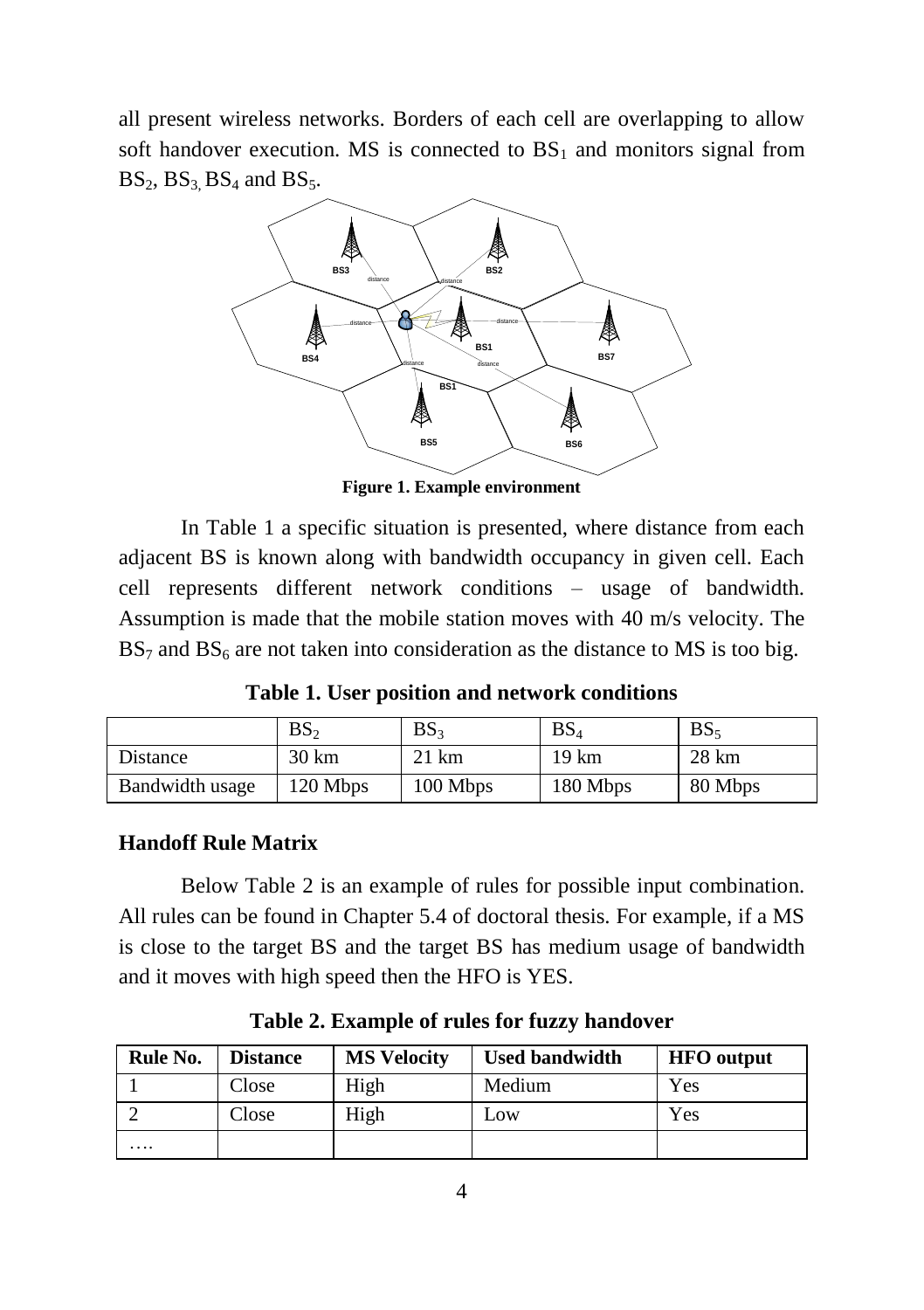#### **Handoff Fuzzification Mechanism**

For simulation purposes sinusoidal membership functions were chosen. [Figure 2](#page-8-0) below is an example of input membership function for distance from target base station. Similar membership functions were created for MS velocity and bandwidth usage and can be found in Chapter 5.5 of doctoral thesis.



**Figure 2. Input membership function of distance from a BS**

<span id="page-8-0"></span>[Table 3](#page-8-1) shows values that can be read from membership function graphs for analysed example:

<span id="page-8-1"></span>

| Input                     | (Function Name, | (Function Name, | (Function Name, |
|---------------------------|-----------------|-----------------|-----------------|
|                           | Degree)         | Degree)         | Degree)         |
| Distance From $BS_3 = 19$ | (C, 0.11)       | (M, 0.97)       | (F, 0.03)       |
| $MS$ velocity = 40        |                 | (A, 0.19)       | (H, 0.48)       |
| Used bandwidth $= 180$    |                 | (MB, 0.06)      | (HB, 0.83)      |

**Table 3. Analysed example for BS<sup>4</sup>**

#### **Handoff Fuzzy Output Calculation**

The simulation is based on Sugeno reasoning method. Firing strength  $\alpha_i$  of the AND rules is calculated as minimum value of all input values for given rule. In [Table 4](#page-9-0)  $\alpha_i$  values (firing level) for each rule of analysed example are calculated.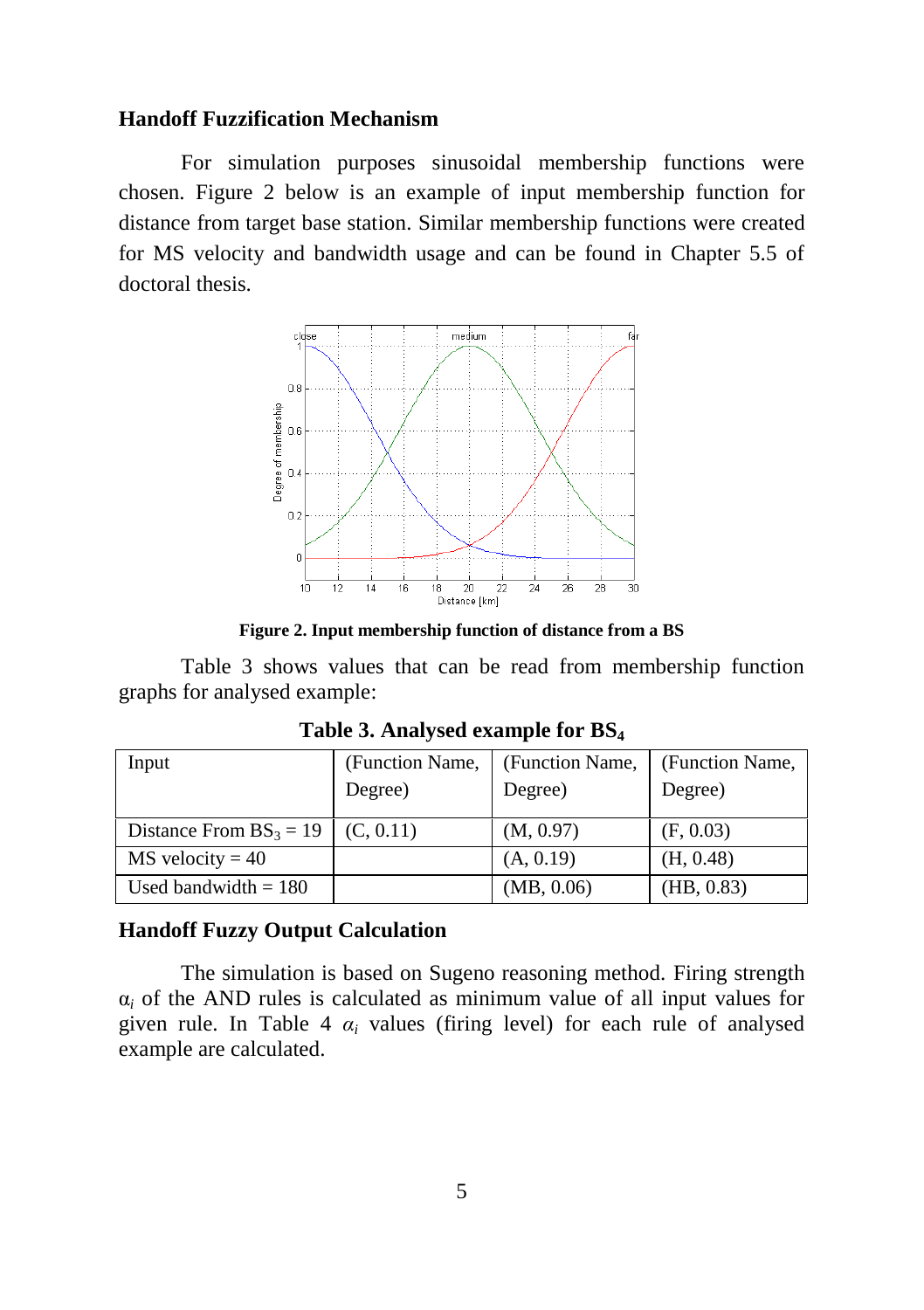<span id="page-9-0"></span>

| Rule No. | <b>Rule description</b> | <b>HFO</b> output | Firing strength of rule        |
|----------|-------------------------|-------------------|--------------------------------|
| 1        | C, H, MB                | Yes               | $min(0.11; 0.48; 0.06) = 0.06$ |
| 3        | C, A, MB                | Yes               | $min(0.11; 0.19; 0.06) = 0.06$ |
| 5        | M, H, MB                | Yes               | $min(0.97; 0.48; 0.06) = 0.06$ |
| 10       | M, H, HB                | Be ready          | $min(0.97; 0.48; 0.83) = 0.48$ |
| 11       | C, A, HB                | Be ready          | $min(0.11; 0.19; 0.83) = 0.11$ |
| 12       | C, H, HB                | Be ready          | $min(0.11; 0.48; 0.83) = 0.11$ |
| 13       | M, A, HB                | Be ready          | $min(0.97; 0.19; 0.83) = 0.19$ |
| 14       | M, A, MB                | Be ready          | $min(0.97; 0.19; 0.06) = 0.06$ |
| 19       | F, H, HB                | Wait              | $min(0.03; 0.48; 0.83) = 0.03$ |
| 20       | F, H, MB                | Wait              | $min(0.03; 0.48; 0.06) = 0.03$ |
| 22       | F, A, HB                | No                | $min(0.03; 0.19; 0.83) = 0.03$ |
| 23       | F, A, MB                | No                | $min(0.03; 0.19; 0.06) = 0.03$ |

**Table 4. Firing strength of rules**

Chosen situation provided value only for twelve rules. For the rest of curves read out values equals 0.

Consequence of Sugeno method is sought after defuzzified crisped. For needs of a given analyse it was decided that singleton output function are completely sufficient, as it will simplify mathematical computation. Chosen constant values *z* were assigned to individual rule outputs: Yes  $= 1$ , Be ready  $= 0.6667$ , Wait  $= 0.3333$  and No  $= 0$ .

These values should correspond to different physical situation. With high value assigned to specific output, there is a bigger probability that the handoff would be recommended even if the rule output value is N. Based on the equation the crisp control action is calculated as

$$
HFO = z_0 = \frac{\sum_{i=1}^{n} \alpha_i \cdot z_i}{\sum_{i=1}^{n} \alpha_i} =
$$

 $=\frac{(0.06 \cdot 1) + (0.06 \cdot 1) + (0.06 \cdot 1) + (0.48 \cdot 0.6667) + (0.11 \cdot 0.6667) + (0.11 \cdot 0.6667)}{0.11 \cdot 0.6667 + (0.11 \cdot 0.6667) + (0.11 \cdot 0.6667) + (0.11 \cdot 0.6667)}$  $(0.19 \cdot 0.6667) + (0.06 \cdot 0.6667) + (0.03 \cdot 0.333) + (0.03 \cdot 0.3333)$  $0.06 + 0.06 + 0.06 + 0.48 + 0.11 + 0.11 + 0.19 + 0.06 + 0.03 + 0.03 + 0.03 + 0.03$ 

 $+\frac{(0.19 \cdot 0.0007)+(0.00 \cdot 0,0007)+(0.03 \cdot 0,335)+(0.03 \cdot 0.3353)}{0.06 + 0.06 + 0.06 + 0.48 + 0.11 + 0.11 + 0.19 + 0.06 + 0.03 + 0.03 + 0.03 + 0.03} = 0,67$ 

Chosen method assigns values to HFO ranging from 0 to 1, where the following applies: higher value, stronger recommendation for handoff.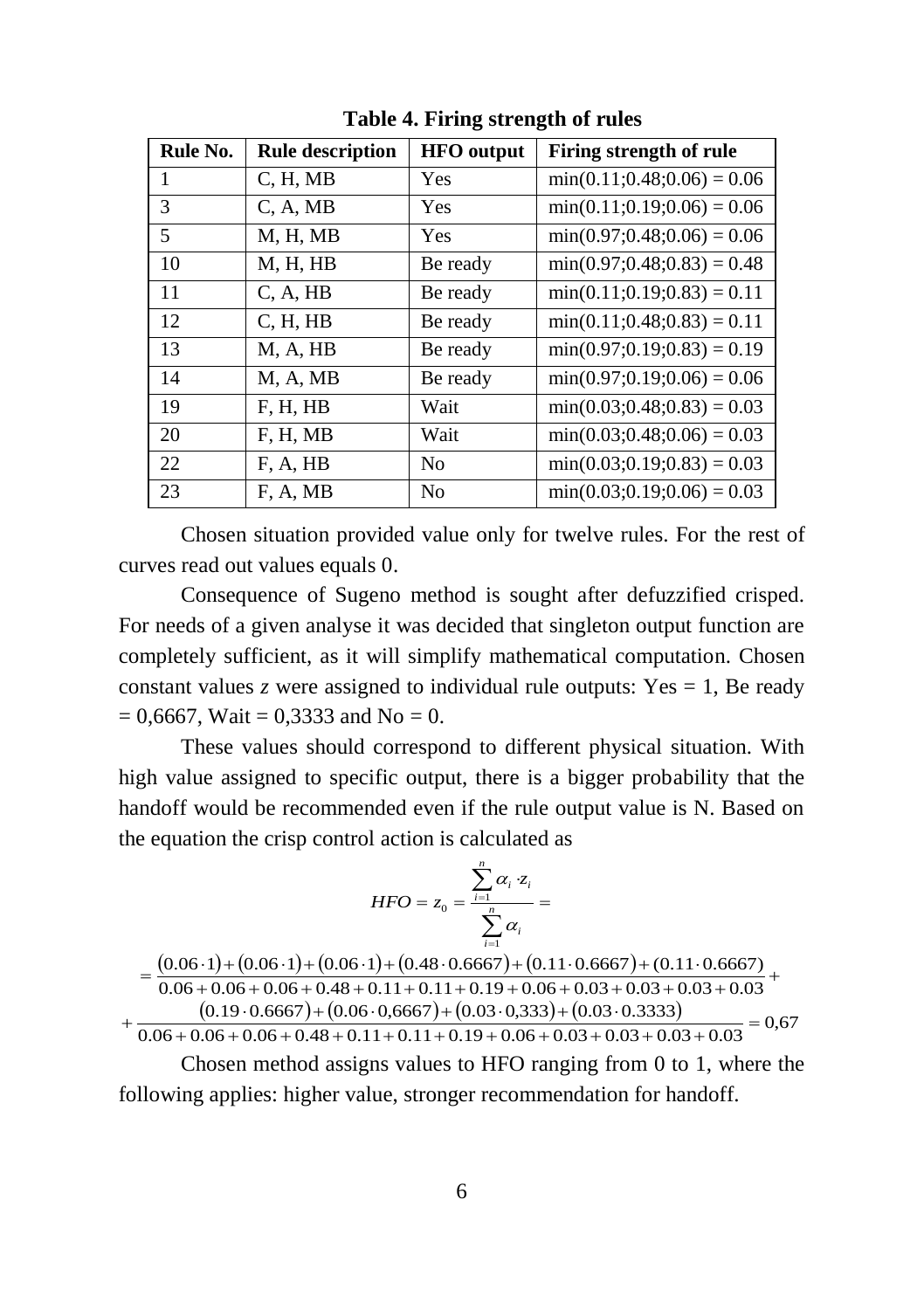#### **Analyse of Fuzzy Handover Mechanism**

<span id="page-10-0"></span>For each probable target base station, the crisp value of fuzzy logic decision is computed. In result, the BS with highest value of decision is recommended as a target BS. Simulations results are presented in [Table 5.](#page-10-0)

**Table 5. HFO results for adjacent BSs**

|        | BS,   | BS <sub>3</sub> | BS <sub>4</sub> | BS.   |
|--------|-------|-----------------|-----------------|-------|
| Sugeno | 0.249 | 0.808           | 0.687           | 0.317 |

Calculation results for HFO recommendation show that for chosen scenario Sugeno method points  $BS_3$  as the best target base station in given moment. Figures below present simulation results. Graphs are three dimensional, so they present dependency of handover recommendation for two parameters on axis X and Z with third parameter being a constant.



**Figure 3. Handover dependence on distance and bandwidth**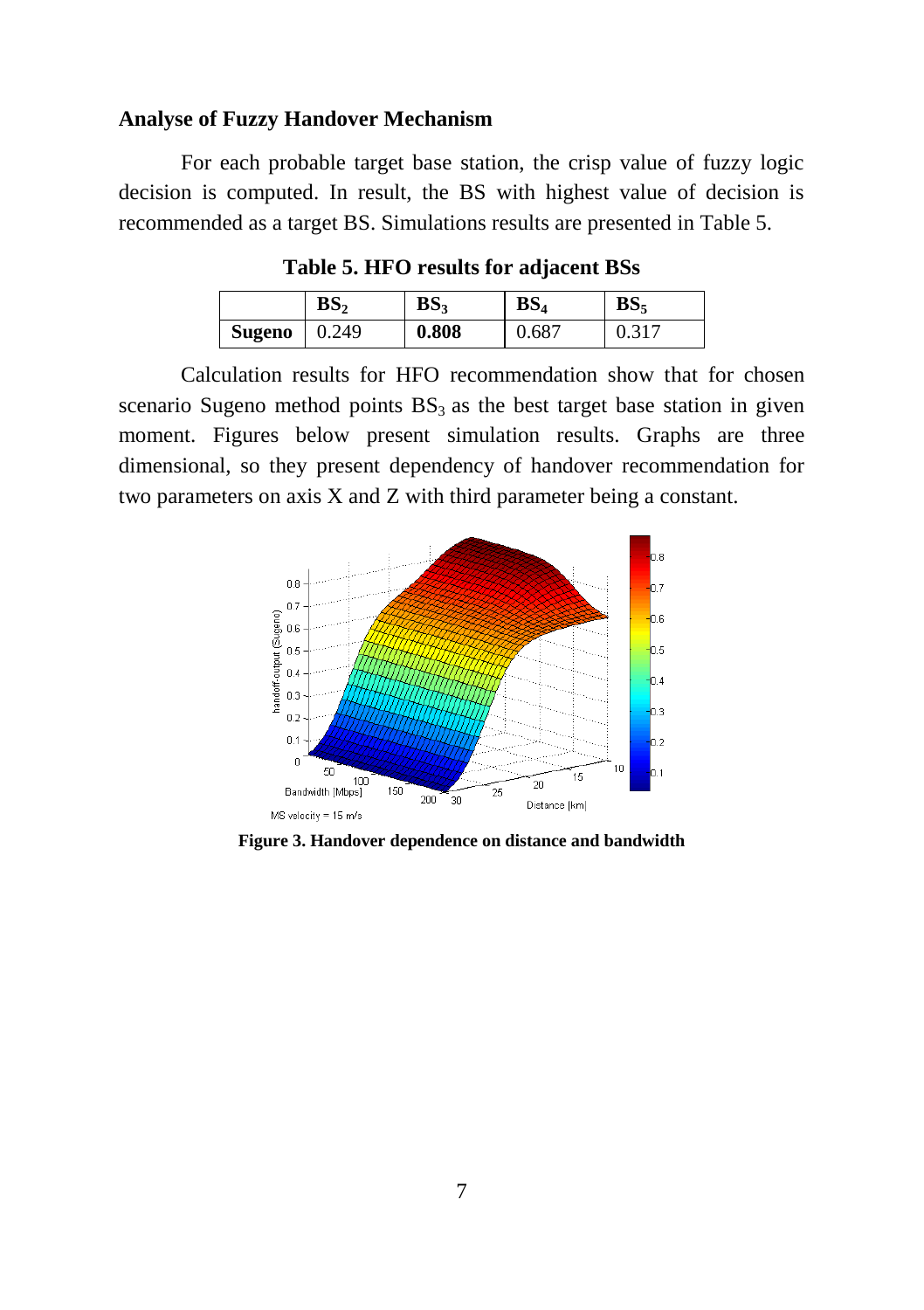

**Figure 4. Handover dependence on distance and MS velocity**



**Figure 5. Handover dependence on MS velocity and bandwidth**

These graphs show how handoff factor increases as distance of MS from target BS decreases. It is also clear that if MS velocity increases the handoff factor also increases accordingly.

In doctoral thesis Mamdani inference method is also used for simulation purposes.

## **Comparison of Multiple Parameters Model with Single Parameter Model**

To show the advantage of multiple parameters deciding method, in below [Table 6](#page-12-0) results from multiple parameters fuzzy system are compared with results of calculation covering only one input data: distance from target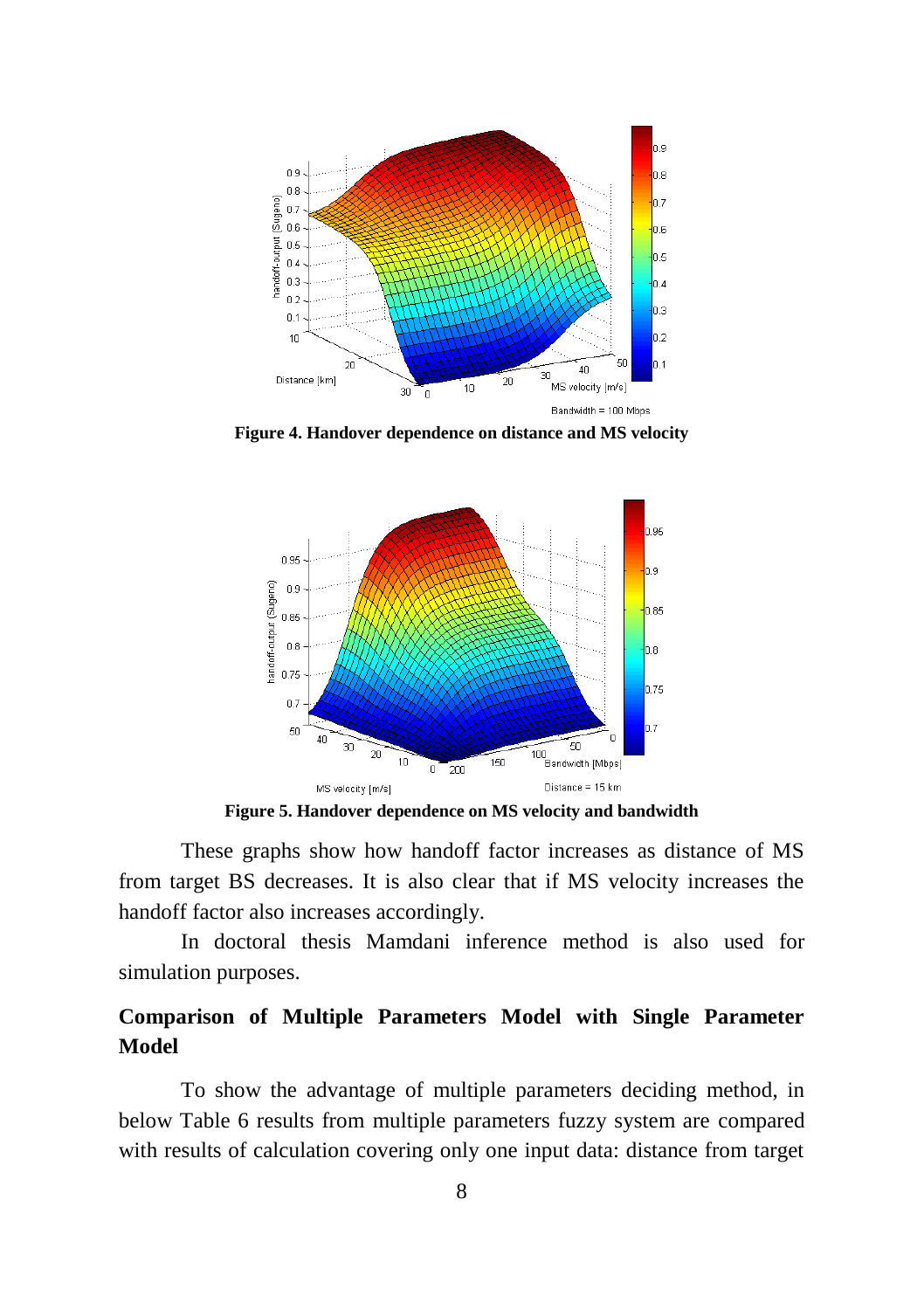BS. Membership function for distance from target BS is the same as for the multiple parameters model, but the rules have change. If MS is close to target BS, the handover should be done. If it is in medium distance, it should wait and if it is far away it should not take any action.

|                            | BS,    | BS <sub>2</sub> | BS <sub>4</sub> | BS <sub>z</sub> |
|----------------------------|--------|-----------------|-----------------|-----------------|
| <b>Sugeno</b>              | 0.249  | 0.808           | 0.687           | 0.317           |
| <b>Single input Sugeno</b> | 0.0294 | 0.468           | 0.532           | 0.0797          |

<span id="page-12-0"></span>**Table 6. Comparison of single input model and multiple input model**

As it can be read from [Table 6,](#page-12-0) according to single input method, the best target BS is  $BS_4$ , as MS is closest to this BS.

[Figure 6](#page-12-1) shows how handover recommendation is influenced only by the distance from the target BS.



**Figure 6. Handover dependence on distance**

<span id="page-12-1"></span>Today's applied handover algorithms (Chapter 1) are based only on one input value, such as RSS, SIR or distance, which does not provide proper information for handover decision making. If, like in presented analysed example [\(Table 1\)](#page-7-1), handover initiation would be made based only on distance from target BS, the unquestionable target BS would be  $BS_4$ , as the MS is closest to it [\(Table 6\)](#page-12-0). Nevertheless, it is not marked as the best according to multiple parameters fuzzy logic system because of its bandwidth high load. The best would be  $BS_3$  as it offers better conditions to the MS. Naturally, for decision making and handover initiation is it possible to use more input parameters, than just the three calculated in the modelled example.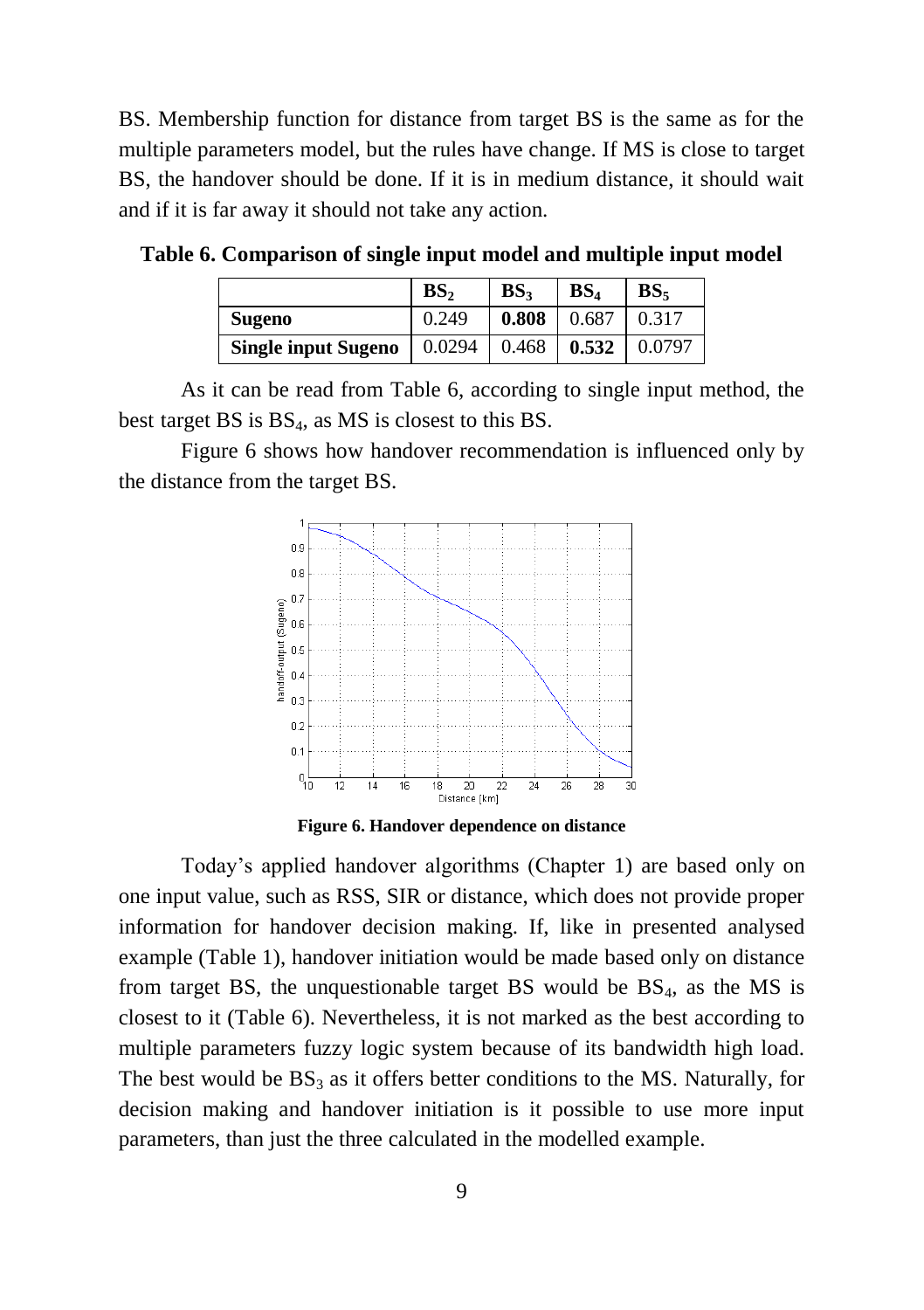#### **Real Implementation of Proposed Handoff Mechanism**

Optimisation of network traffic will require the acquisition and processing of additional information in the form of so-called intelligent maps. Intelligent map will include specific and required parameters of the current status of wireless network. It will also cover details about current position of MS, the planned destination point and planned route. Along with the location data end user specifies the type of services and specific QoS level of the service. Technical information about the MS broadcast parameters may be incorporated into intelligent maps automatically with use of service communication.

Decision from handoff controller in conjunction with geographical data and other input parameters, will allow to avoid all unnecessary handoff being a result of landform features.

To illustrate this, the situation in [Figure 1](#page-7-0) will become slightly more complicated and presented in [Figure 7.](#page-13-0) MS is still inside  $BS<sub>1</sub>$  cell and for current position handover is not needed. Then solution of demonstrated example can be as follows.



**Figure 7. Movement prediction scenario**

<span id="page-13-0"></span>By knowing the geographical position of MS in given period of time (green or red user in [Figure 7\)](#page-13-0), distance from adjacent BS can be determined based on following equation:

$$
D = \sqrt{(x_{BS} - x_{MS})^2 + (y_{BS} - y_{MS})^2}
$$
 (1)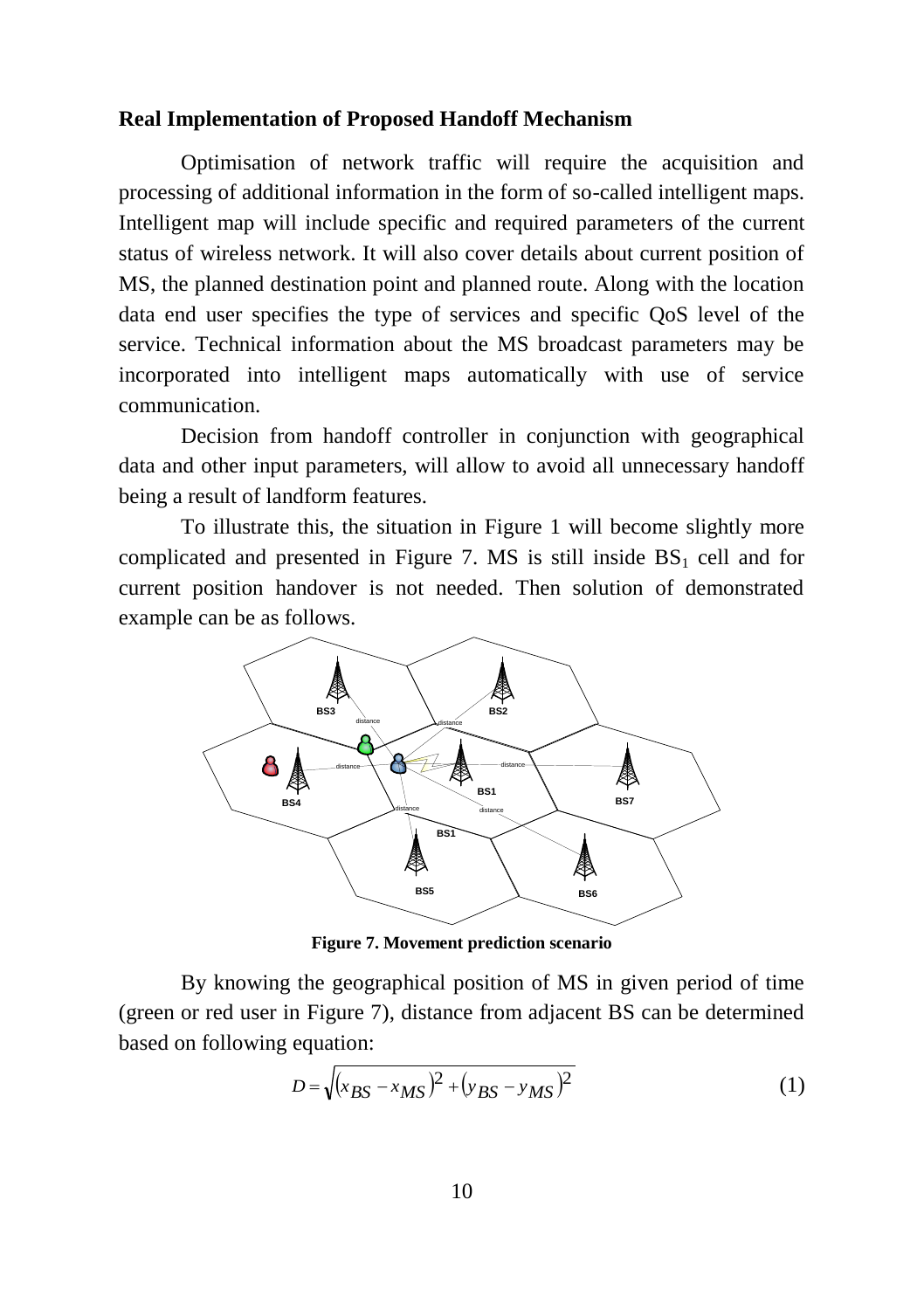The parameters of  $BS_3$  and  $BS_4$  (distance, used bandwidth) will be according to [Table 7.](#page-14-0) It is being assumed that velocity of the MS will not change. Also bandwidth allocation will not change dramatically, so it does not have to be predicted.

Further in this scenario, in future MS will move closer to  $BS_3$  and  $BS_4$ and position itself on the boundary of two cells (green user). It means that the distance from each considered BS is equal and additional factors have to be evaluated to reach the decision about handover execution. Distance from others BSs is too big to be taken into consideration.

<span id="page-14-0"></span> $BS_3$  BS<sub>4</sub> Distance 20 km 20 km Bandwidth used 100 Mbps 170 Mbps Velocity  $40 \text{ m/s}$  40 m/s Fuzzy handover **0,674** 0,517

**Table 7. HFO decision for first predicted position (green)**

[Table 7](#page-14-0) shows that due to additional parameters evaluation (bandwidth allocation), the better target base station is  $BS_3$ , as it can offer higher QoS for the user than  $BS_4$ .

<span id="page-14-1"></span>Going further and predicting position of MS in second point of time. User will move deeper into  $BS_4$  cell.

|                | BS <sub>3</sub>  | BS <sub>4</sub> |
|----------------|------------------|-----------------|
| Distance       | $30 \mathrm{km}$ | $10 \text{ km}$ |
| Bandwidth used | 100 Mbps         | 170 Mbps        |
| <b>HFO</b>     | 0.279            | 0,745           |

**Table 8. HFO decision for second predicted position (red)**

[Table 8](#page-14-1) shows that for second position undeniably much better candidate for handover is  $BS<sub>4</sub>$ , even if the bandwidth utilisation is much higher than in  $BS_3$ . If user moves in predicted direction, eventually he will not have a choice and will have to switch to  $BS_4$ . In this way, handover recommended for the first predicted position to  $BS_3$  is not needed and can be avoided.

It can be concluded that fuzzy logic controller output could be complement with additional optimising mechanisms, such us movement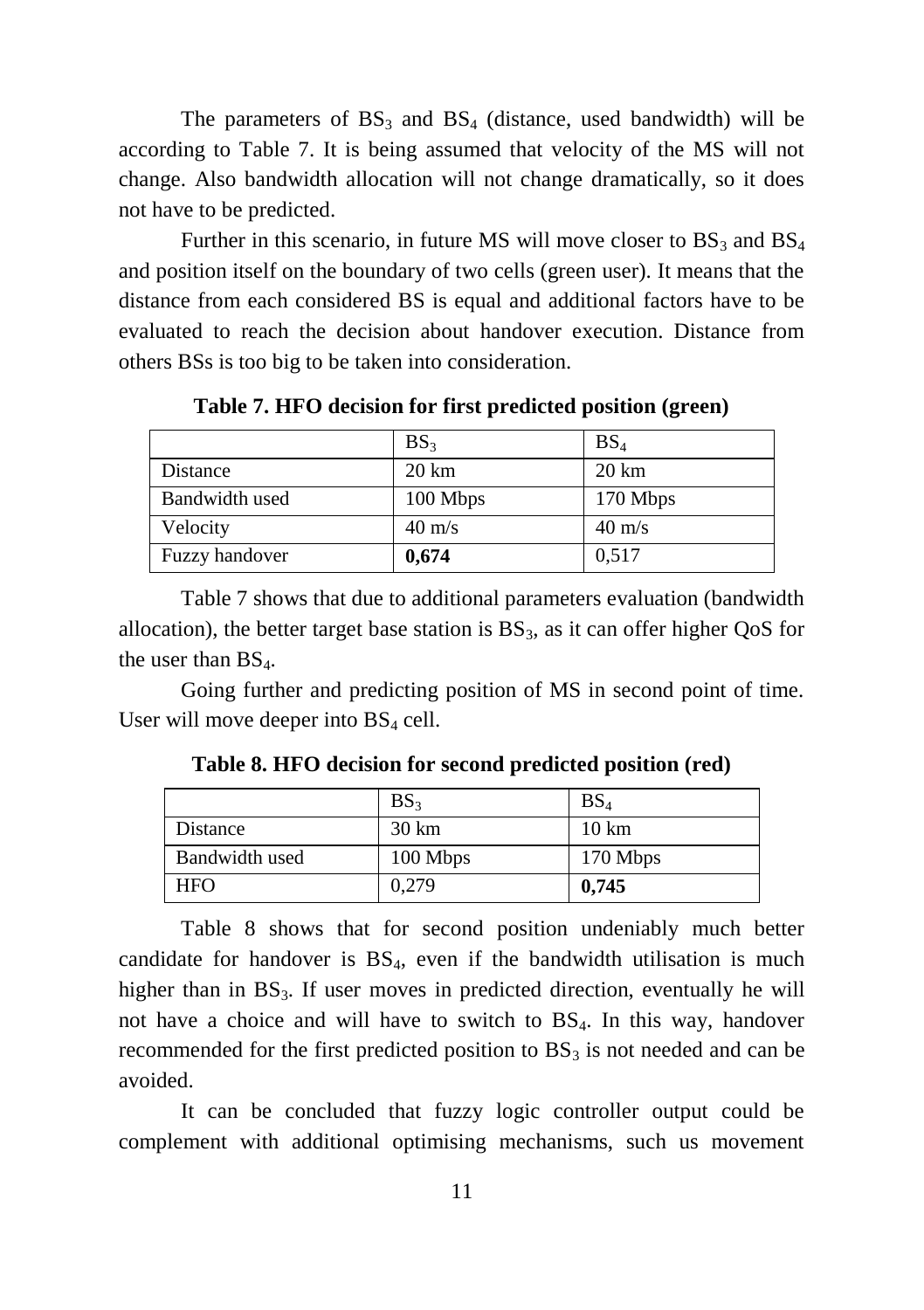prediction, that should allow to improve handover process by avoiding unnecessary handovers. Intelligent maps and prediction of MS movement in wireless network will allow to accurately specify each BS, which MS will connect to during the entire trip. If needed, it could be possible to pass to MS parameters of interest describing predicted target BS. MS could be informed in advance about transmission conditions in specific cell. This approach can be considered as additional service available to users, which requires specific level of provided services. On the network side, it will enable allocation of proper network resources needed for MS.

#### **5. CONCLUSION**

The doctoral thesis focuses on the issue of optimising the handover in wireless network. In the introduction it processes known findings and current handover process solutions. With regard to the insufficiency of existing solutions it proposes a new method of multiple parametric deciding on handover process.

New procedure for multiple parameters decision is designed to optimise the traffic in wireless networks. In this statement, the possibility of further development of traffic management network is shown as well, if more parameters handover decision process will be supplemented by additional inputs in the form of complex intelligent maps with prediction of MS motion. All this effort is expected to enable new services with guaranteed transmission rates and quality parameters for end-user devices.

#### **Accomplishment of the Doctoral Thesis Aims**

**Aim no. 1:** An overview of the handover process stages and specifications of particular handover methods for present wireless networks. This objective is addressed in doctoral thesis Chapter 1 and Chapter 2. The first chapter is devoted to general information about the general process of handover in existing wireless networks with cell architecture. First of all, there are the basic methods of decision making and input parameters for decision making commonly used nowadays. Different types of handover strategies and their implementation are explained.

Specifications of particular handover methods for present wireless networks are addressed in doctoral thesis Chapter 2. Chapter 2 describes real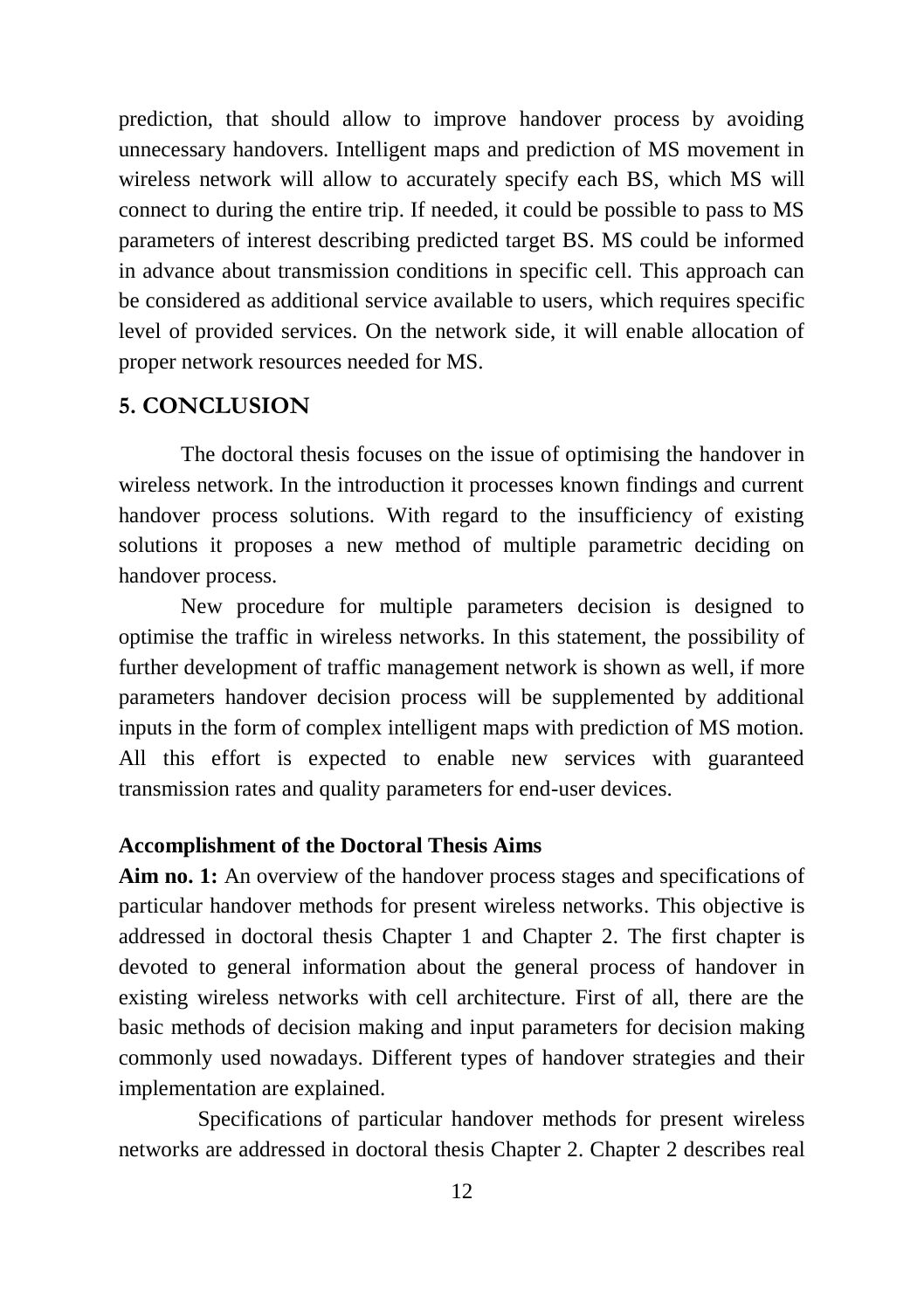implementations of handover process in mobile networks of second and third generation and wireless network WiMAX. Various handover types, their properties and usage can be found described in details.

**Aim no. 2:** Fuzzy logic principles processing and review of navigation systems for handover process optimisation in wireless networks. This goal is achieved in doctoral thesis Chapter 3. Fuzzy logic is a complex mathematical method that allows solving difficult simulated problems with many inputs and output variables. Fuzzy logic is able to give results in the form of recommendation for a specific interval of output state, so it is essential that this mathematical method is strictly distinguished from the more familiar logics, such as Boolean algebra. Chapter 3 of this statement contains a basic overview of the principles of fuzzy logic, which will be used as a mathematical tool to optimise decision-making process of handover.

**Aim no. 3:** Derivation of a new multiple parameters mechanism for handover decision-making process. This goal is addressed in Chapter 4 of this statement. This chapter presents its own benefits of doctoral thesis. Based on the research work in Chapters 4 of doctoral thesis and the general principles of fuzzy logic, procedure for optimising decision-making process of multiple parameters handover in wireless network was derived. Output design parameters, as well as chosen adequate input parameters are listed in section Case of Study. To illustrate the point, in this chapter, example of wireless network is demonstrated, which is being solved throughout the entire chapter. Section "Handoff rule matrix" contains rules created for fuzzy logic, which combine defined input parameters and assigned output parameters. Section "Handoff fuzzufication mechanism" and "Handoff fuzzy output calculation" describes in detail method of determining individual membership functions and method for calculating the output value for the decision process. Section ...Analyse of fuzzy handover mechanism" lists the results of optimisation of multiple parameters design for deciding process of handover. Additionally, comparison of multiple parameters fuzzy system with single parameter fuzzy system is presented.

**Aim no. 4:** Proposal of the real implementation of proposed handoff mechanism in wireless network. This objective is addressed in Chapter 4 of this statement. The "Real implementation of proposed handoff mechanism" is chapter discusses possible future developments in optimisation of wireless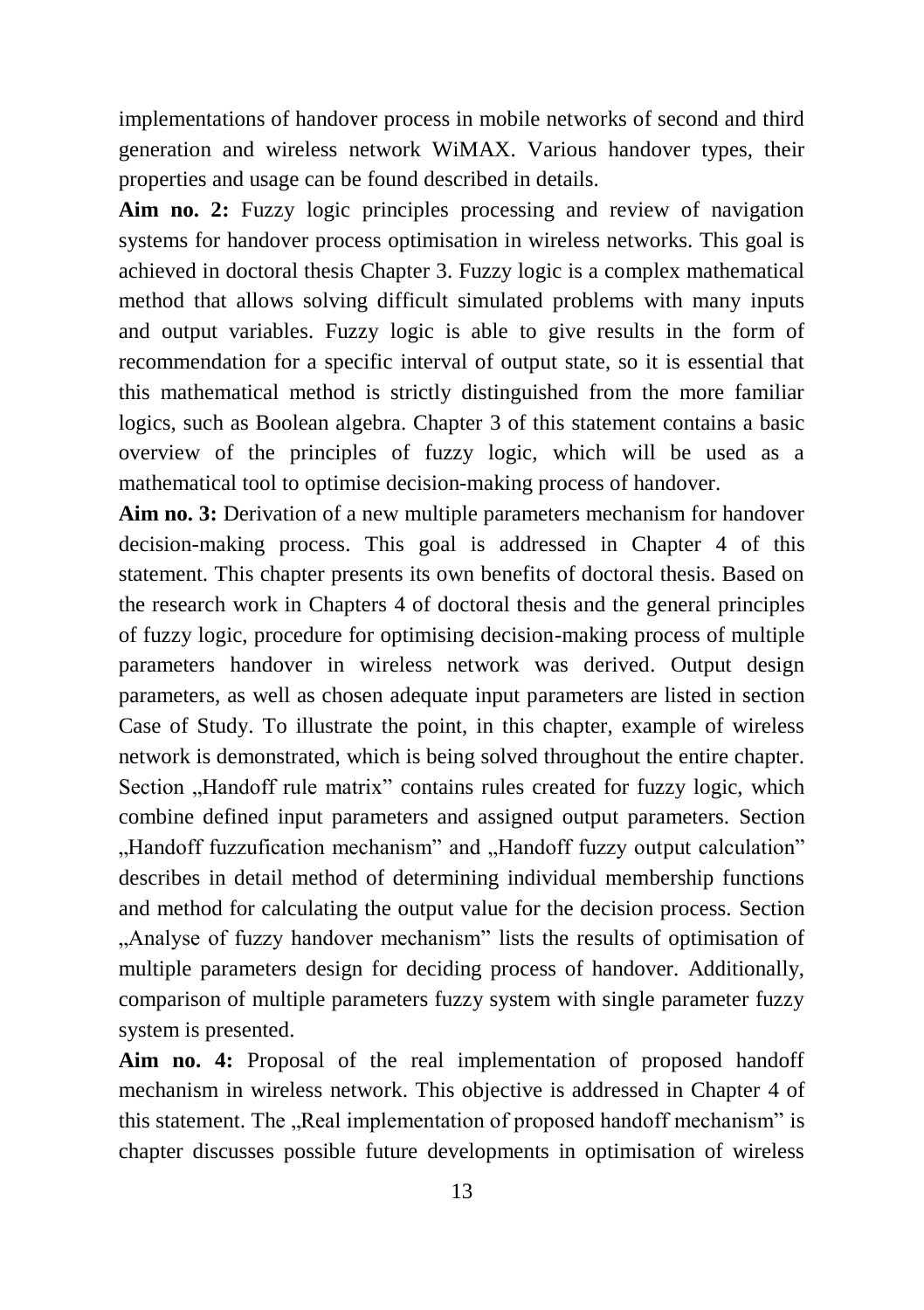network. It refers to the results derived from multiple parameters optimisation process for deciding. A consideration about the further expansion of inputs for the process of decision-making and method of their processing is presented. The modelling example shows possible complement of multiple parameters deciding HFO mechanism and benefits coming from MS motion prediction along with intelligent map. Movement prediction along with fuzzy logic mechanism allows to avoid unnecessary handovers. It can be also implemented as additional service for the MS user that will permit to assure chosen service parameters. At the end, possible alternatives for decisionmaking process of HFO are being discussed.

**As per the aforementioned, all objectives assigned to this doctoral thesis have been met.**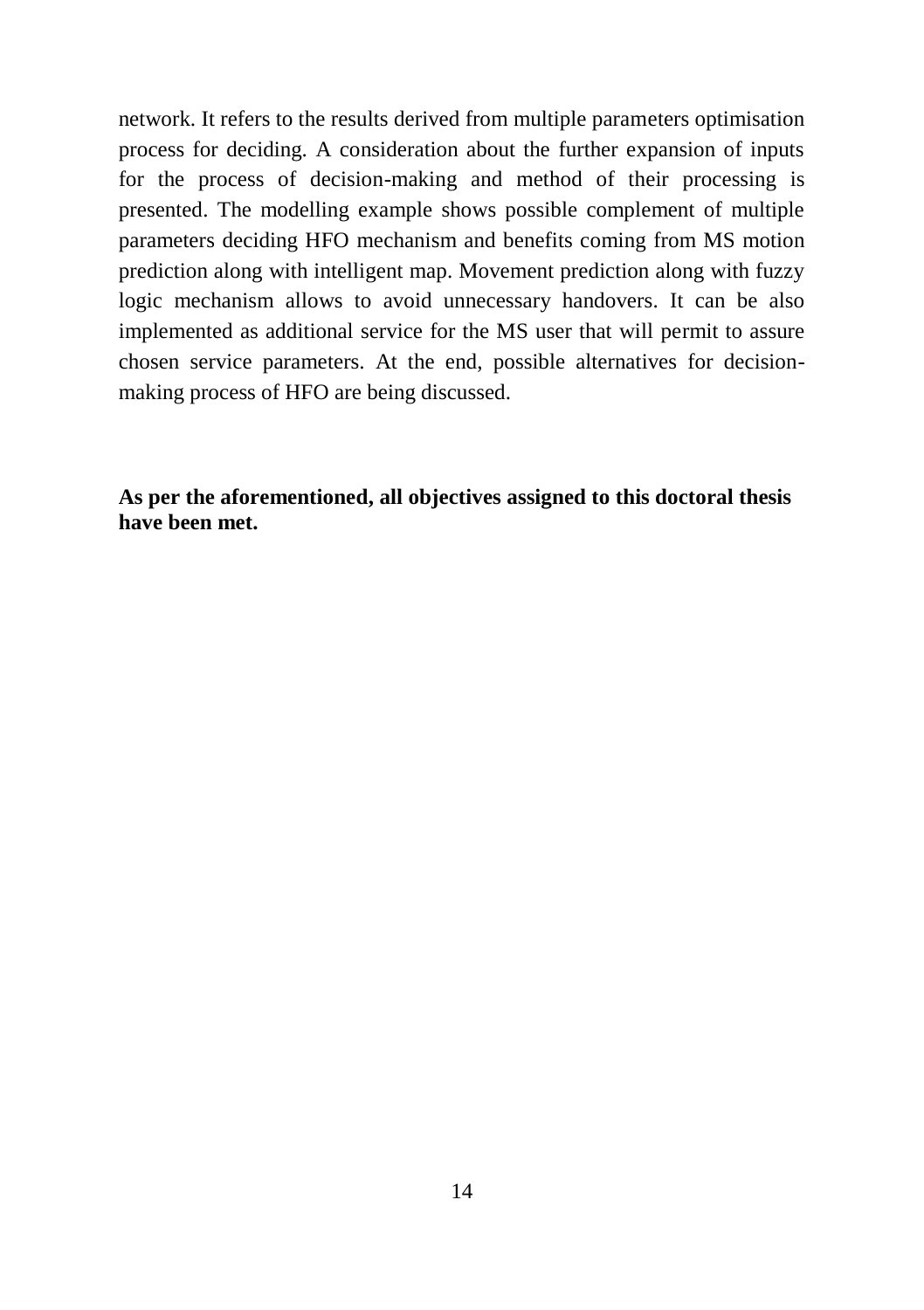## **List of literature used in the thesis statement**

[1] Stojmenovic I.: *Handbook of wireless networks and mobile computing*. New York: Wiley, 2002, xxix, 630 p. ISBN 04-714-1902-8.

[2] Garg V.K., Wilkes J.E.,: *Wireless and personal communications systems*. 2nd ed. Upper Saddle River, NJ: Prentice Hall PTR, c1996, xvi, 445 p. ISBN 01-323-4626-5.

[3] Gudmundson M.,: Analysis of handover algorithms [microcellular radio], *Vehicular Technology Conference, 1991. Gateway to the Future Technology in Motion., 41st IEEE* , vol., no., pp.537-542, 19-22 May 1991.

[4] Marichamy, P.,: *On Threshold Setting and Hysteresis Issues of Handoff Algorithms*. In: GUPTA, R. 1999 IEEE International Conference on Personal Wireless Communications: Jaipur, India, February 17-19, 1999. Piscataway, N.J.: IEEE, c1999, s. 436-440. ISBN 0-7803-4912-1

[5] Latif, M.A., KHAN A.A. *Quality of Service During Vertical Handover in 3G/4G Wireless Networks*. Blekinge Institute of Technology, 2009. Master thesis. Blekinge Institute of Technology.

[6] Young-Il K*.,: Analysis of multi-level threshold handoff algorithm*. In: Sponsored by the IEEE Communications Society, The IEE and the UKRI Communications Chapter. *IEEE GLOBECOM 1996*: *communications, the key to global prosperity: conference record, London, November 18-22, 1996*. New York, N.Y.: Institute of Electrical and Electronics Engineers, 1996, 1141-1145 vol.2. ISBN 0-7803-3336-5.

[7] Ross T.J.,: *Fuzzy logic with engineering applications*: *design and stability analysis*. 3rd ed. Chichester (Royaume Uni): Wiley, 2010, xxvii, 275 p. ISBN 978-047-0748-510.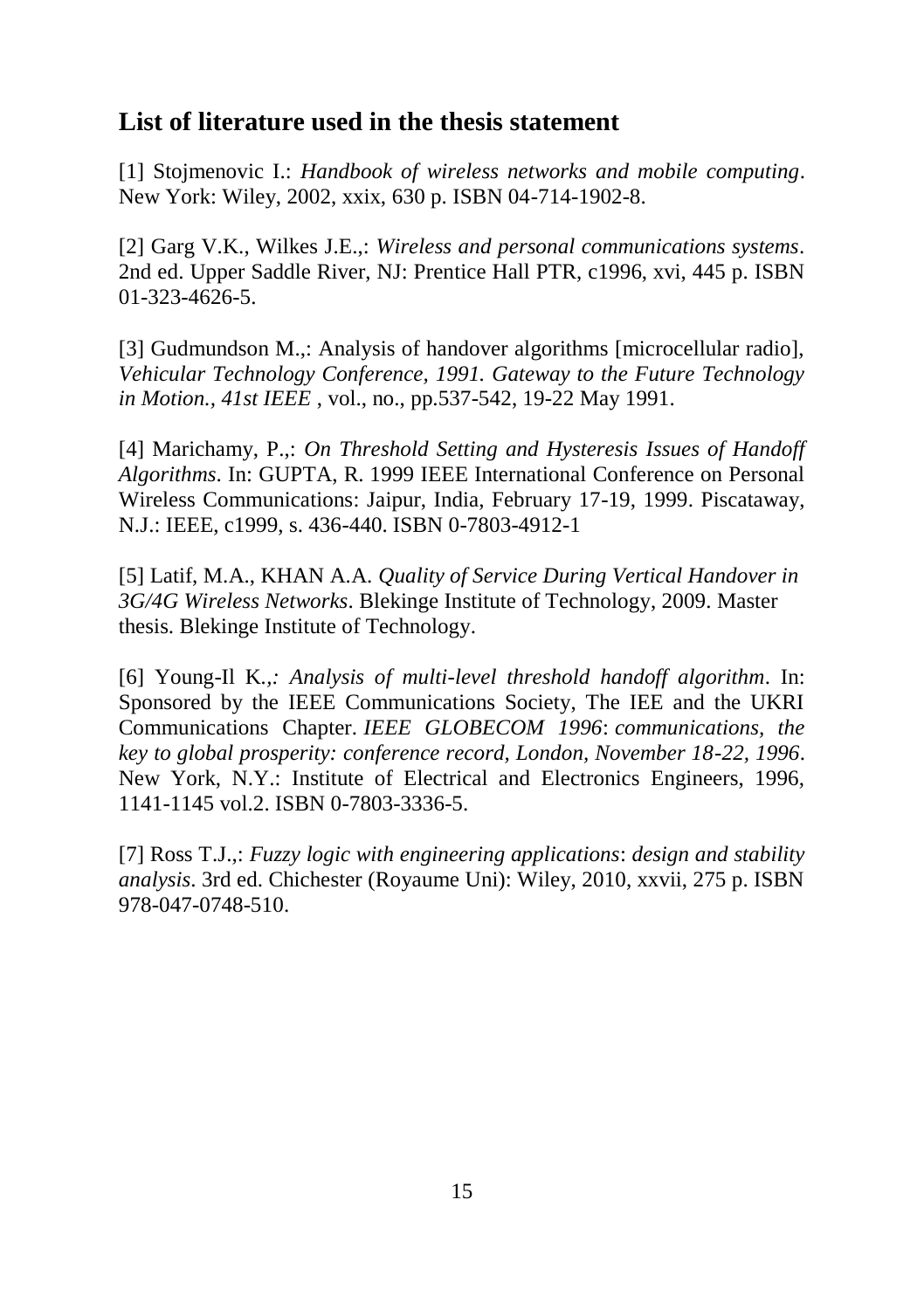## **List of candidate's works relating to the doctoral thesis**

#### **Impact**

*None.*

#### **Reviewed**

- [1] Kozlowska, E.: **Time Precision of Navigation Systems.** In: Access server [online]. 2007, vol. 5., no. 2007030003, p. 200703000. ISSN 1214-9675. Available at: http://access.feld.cvut.cz/view.php?cisloclanku=2007030003.
- [2] Kozlowska E.: **Basic Principles of Fuzzy Logic**. In Access server [online]. 2012, 10. [cit. 2012-08-02]. ISSN 1214-9675. Available at: http://access.feld.cvut.cz/view.php?cisloclanku=2012080002
- [3] Kozlowska E.: **Optimising Target Base Station Selection Based on Fuzzy Logic**. In Access server [online]. 2012, 10. [cit. 2012-08-03]. ISSN 1214-9675. Avaible at: http://access.feld.cvut.cz/view.php?cisloclanku=2012080003

#### **Patents**

*None.*

#### **Web of Science**

*None.*

#### **Others**

- [4] Kozlowska, E.: **Handoff with Movement Prediction in Mobile WiMAX.** In: Workshop 09 CTU REPORTS [CD-ROM]. Prague: CTU, 2009, p. 88-89. ISBN 978-80-01-04286-1.
- [5] Kocur, Z. Vodrážka, J. Kozlowska, E.: **Advanced Transmission Methods for Multi-point Radio Link.** In: Digital Technologies 2008 [CD-ROM]. Žilina: University of Žilina, Fakulty of electrical engineering, 2008, vol. 1, p. 1-4. ISBN 978-80-8070-953-2. (33%)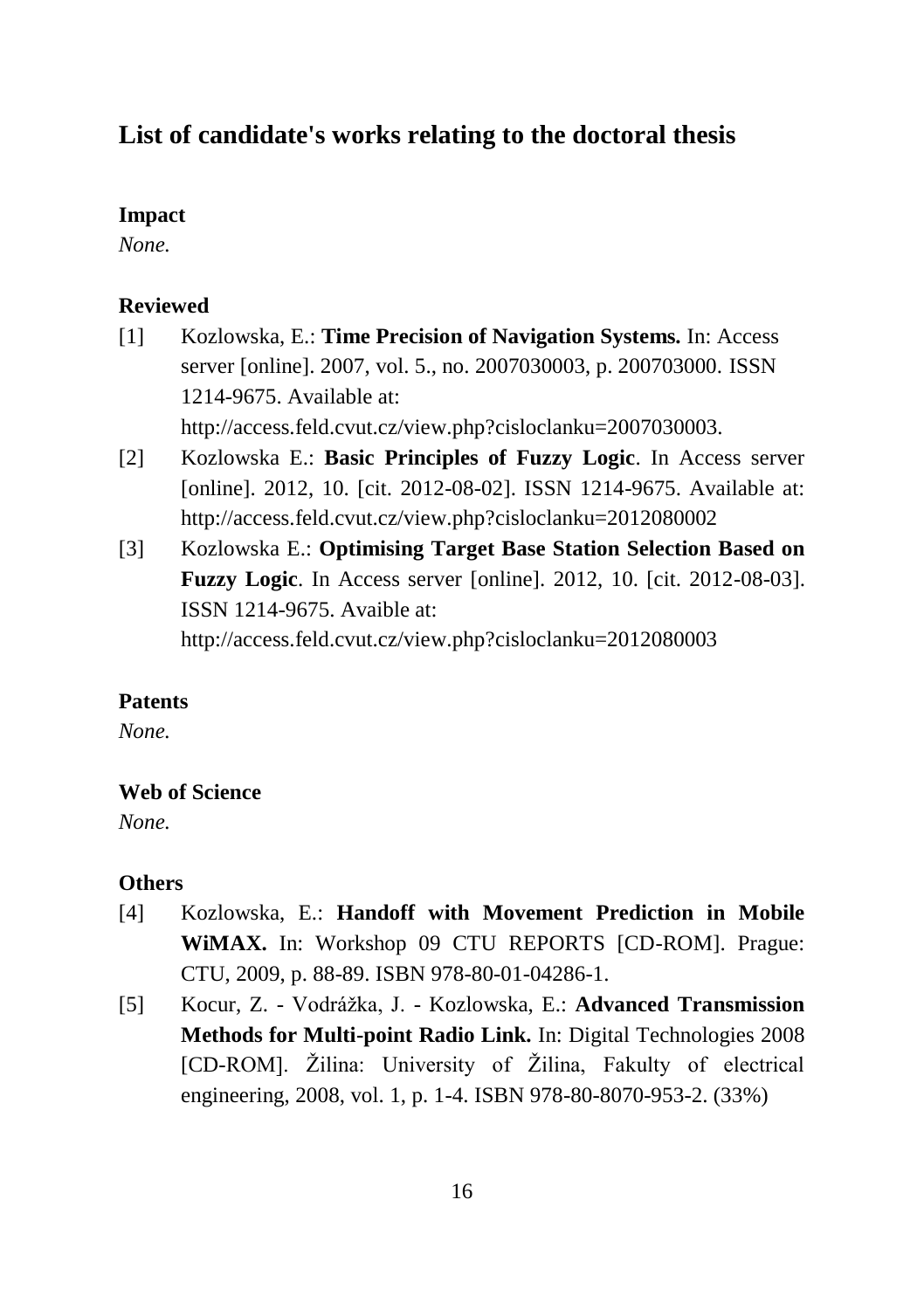- [6] Kozlowska, E. Jareš, P.: **Handoff Protocols in Wireless Network.**  In: RTT 2008 [CD-ROM]. Bratislava: STU v Bratislave, 2008, ISBN 978-80-227-2939-0. (50%)
- [7] Kozlowska, E. Gosiewski, B.: **Desirable Features and Associated Handoff Algorithm Attributes.** In: RTT 2007 [CD-ROM]. Žilina: University of Žilina, 2007, p. 197-199. ISBN 978-80-8070-735-4.  $(50\%)$
- [8] Gosiewski, B. Kozlowska, E.: **Influence of Different Radio Scenarios on Wireless MESH Network's Capacity.** In: TRANSCOM 2007 - Proceedings, Section 3 - Information and Communication Technologies. Žilina: University of Žilina, 2007, p. 63-66. ISBN 978-80-8070-693-7. (50%)
- [9] Kozlowska, E.: **Optimization of Handover Mechanism in 802.16e Using Fuzzy Logic.** In: Personal Wireless Communications. New York: Springer, 2007, p. 115-122. ISBN 978-0-387-74158-1.
- [10] Bešťák, R. Šimák, B. Kozlowska, E. (ed.): **Personal Wireless Communications.** New York: Springer, 2007. 680 p. ISBN 978-0- 387-74158-1.
- [11] Kozlowska, E. Gosiewski, B.: **Proposition of Extension to Handover Mechanism in Mobile WiMAX.** In: TRANSCOM 2007 - Proceedings, Section 3 - Information and Communication Technologies. Žilina: University of Žilina, 2007, p. 131-134. ISBN 978-80-8070-693-7. (50%)
- [12] Gosiewski, B. Kozlowska, E.: **Wireless Mesh Networks - Standards and Challenges.** In: RTT 2007 [CD-ROM]. Žilina: University of Žilina, 2007, p. 109-113. ISBN 978-80-8070-735-4.  $(50\%)$
- [13] Kozlowska, E.: **Example of Cooperation between GPS System and Mobile WiMAX.** In: Digital Technologies 2006 - 3rd International Workshop [CD-ROM]. Žilina: University of Žilina, Fakulty of electrical engineering, 2006, vol. 1, ISBN 80-8070-637-9.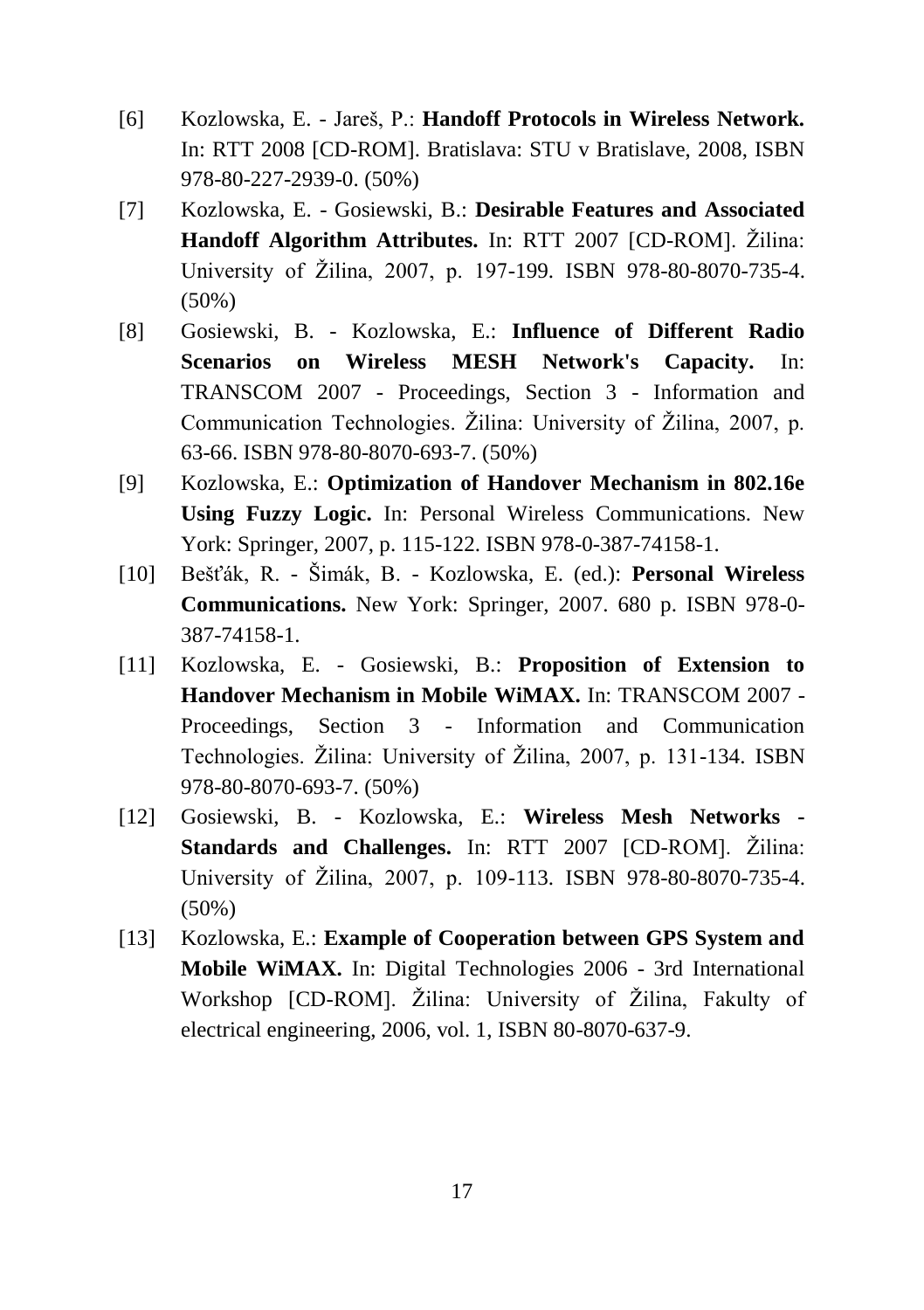#### **SUMMARY**

Nowadays, it is quite obvious that the popularity and importance of wireless networks will continue to increase. Number of end users grows along with their demands on provided services while maintaining a high level of mobility. Therefore, optimisation of wireless networks is gaining on significance.

In order to ensure end-user switching between different cells, the procedure called handover is implemented in networks with cell architecture. Transferring a call or data transmission represents one of the most serious control procedures in the wireless network. Transferring a call or data transmission represents one of the most serious control procedures in the wireless network. A fundamental task for the smooth transfer of call is its realisation in such a short time, so that the subscriber does not lose the connection, and the whole procedure is not noticeable. Optimisation that leads to the increased switching time is topic of research in a number of current scientific papers. In contrast to what has been mentioned above, currently problems associated with decision-making process of the handover execution/ non-execution are not popular topics of research.

Current methods for determining the handover process can be simply compared to black and white view of the world. When making decision about handover execution in general only one parameter is being considered. Providing new services will require more input variables for the handover process.

For multiple parameters deciding on handover process it seems very appropriate to use the principles of Fuzzy Logic. Fuzzy Logic provides a completely different approach. One can concentrate on solving the problem rather than trying to model the system mathematically, if that is even possible. This almost invariably leads to quicker, cheaper solutions. Once understood, this technology is not difficult to implement and the results are usually quite surprising and more than satisfactory.

Multiple parameters deciding on handover process can be complemented with additional input data. A typical example of such data is the mobile station geographical position, the BS position, landform feature, routes network, railway network, etc. This input data can be combined into a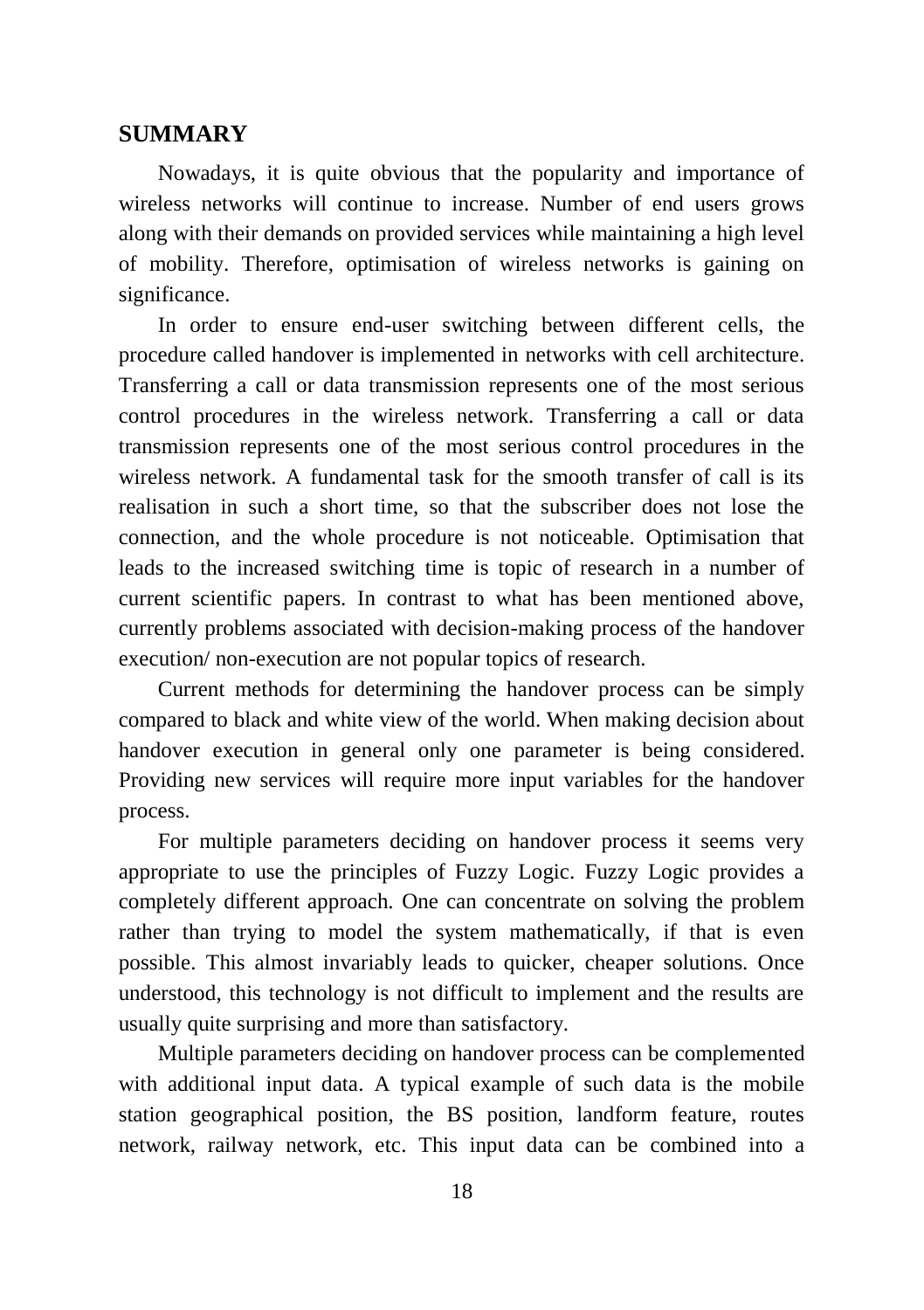comprehensive intelligent map. Nowadays, some of this input data, such as highways network, is already commonly available. For other input data it is necessary to create new methods of its obtaining and processing. An important indication is the position of the mobile station, which can be gained using the functionalities of a wireless network. A more appropriate way to precisely determine the mobile station position is using one of the existing GNSS systems. Data localizing the position will be obtained using the navigation modules installed in the mobile station. Processing of this data and its placing in the 3D context of intelligent maps will require derivation of new principles and practices. Based on geographic data and information about the mobile station direction vector, it would be possible to predict mobile station movement and execute proper mechanism to assure demand on quality of service.

Implementation of localisation and prediction functions will lead to optimisation of network traffic at higher management levels. Network traffic management or handover at higher layers is interesting from the perspective of mutual convergence of different technologies of wireless networks. In significant way different types of handover can be unified and thanks to this an implementation of handover between different networks and technology could be achieved. However, it is still on distant development roadmap.